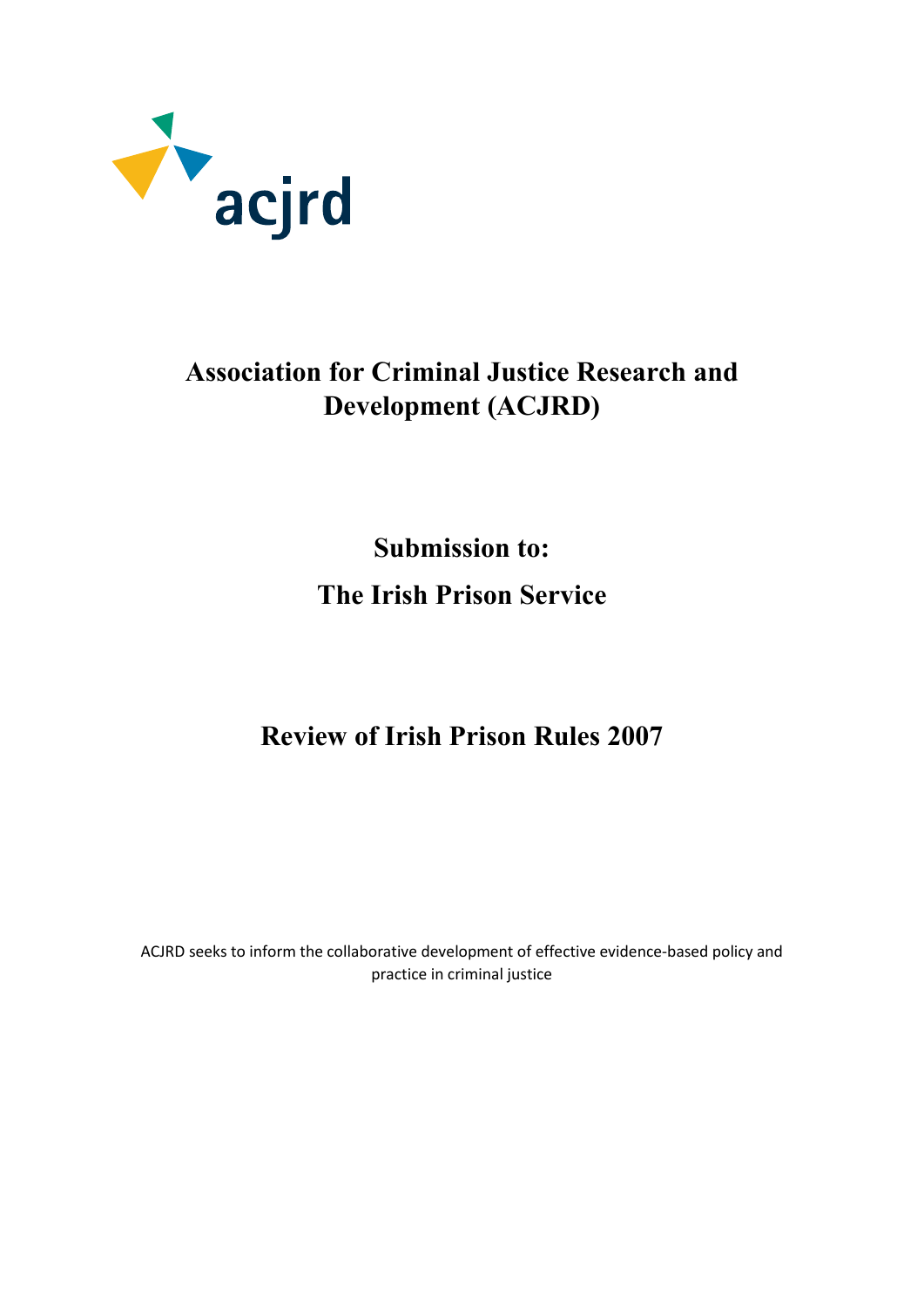

## Table of Contents

| 1. |      |  |
|----|------|--|
| 2. |      |  |
|    | 2.3. |  |
|    | 2.4. |  |
|    | 2.5. |  |
|    |      |  |
|    |      |  |
|    | 2.8. |  |
|    |      |  |
| 3. |      |  |
|    | 3.2. |  |
|    | 3.3  |  |
| 4. |      |  |
| 5. |      |  |
| 6. |      |  |
| 7. |      |  |
|    | 7.2. |  |
|    | 7.3  |  |
| 8. |      |  |
| 9. |      |  |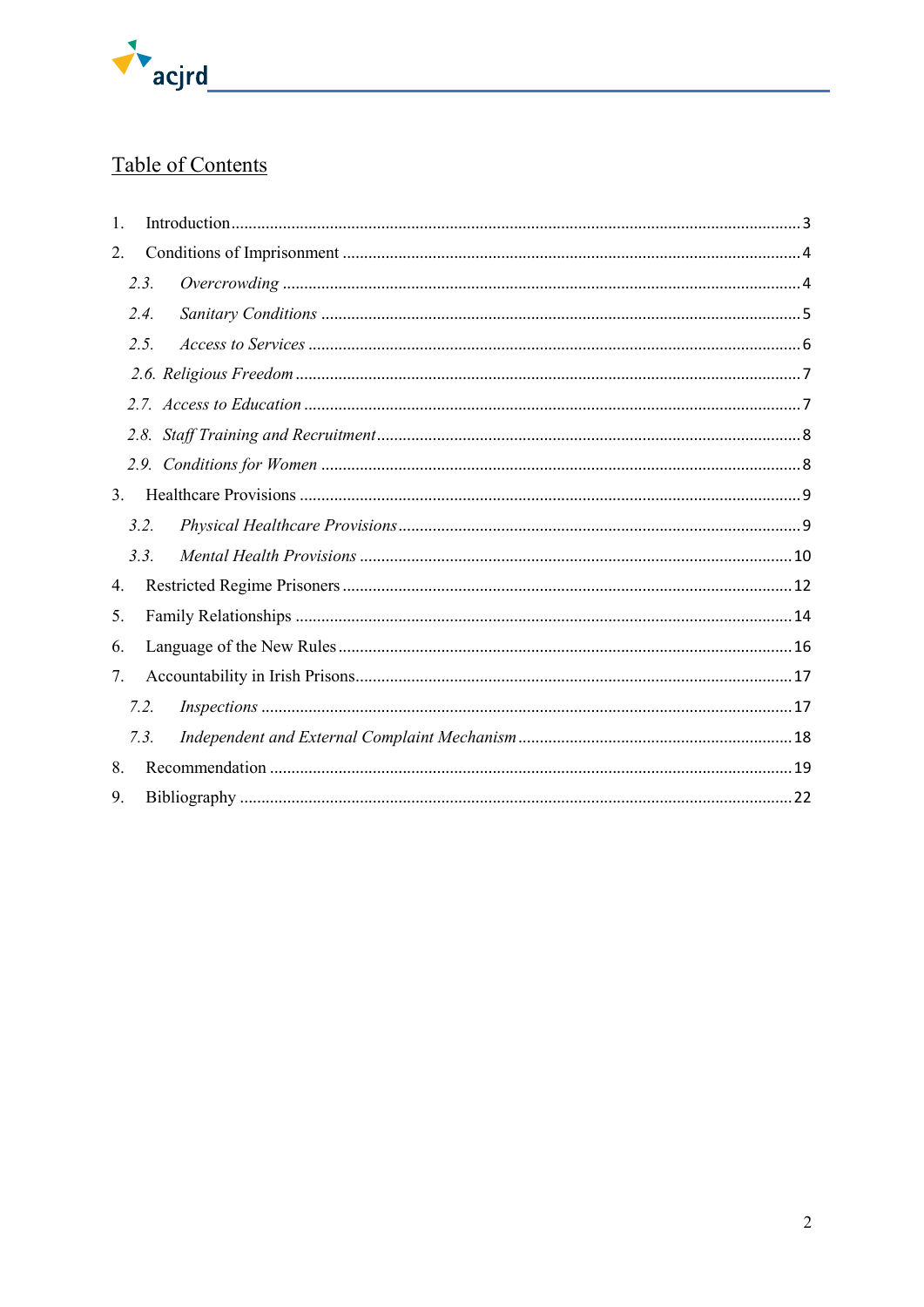

## <span id="page-2-0"></span>1. Introduction

- 1.1. The Association for Criminal Justice Research and Development (ACJRD) is a non-governmental, voluntary organisation which seeks to inform the collaborative development of effective evidence-based policy and practice in criminal justice. It does so mainly by providing a forum where experienced personnel can discuss ways of working in an informal setting, by promoting study and research in the field of criminal justice and by promoting the highest standards of practice by professionals associated with criminal justice. ACJRD informs the development of policy and practice in justice.
- 1.2. The ACJRD's membership is varied but is largely comprised of individuals who have experience working within the criminal justice system and who have a strong interest in criminological matters. These include legal practitioners, academics, Criminal Justice Agencies and NGOs.
- 1.3. The ACJRD's approach and expertise is therefore informed by the 'hands on' expertise of practitioners, academics and agencies who deal with various aspects of the criminal justice system enhanced by the contribution of people with diverse experiences, understandings and practices.
- 1.4. However, the views expressed in this submission are those of ACJRD in its independent capacity and are not those of individual ACJRD members or member organisations or agencies or their employees.
- 1.5. The purpose of this submission is to provide an overview of the amendments that the ACJRD believes must be included in the Irish Prison Service review of the Irish Prison Rules 2007. Any suggestions made by the ACJRD in respect of the review of the Prison Rules are made in light of what the ACJRD believes is essential for ensuring that the human rights of all Irish Prisoners are respected and to reduce recidivism by supporting re-integration into society.
- 1.6. This submission will focus on (1) Conditions of Imprisonment, (2) Healthcare Provisions, (3) Restricted Regime Prisoners, (4) Family Relationship, (5) the Language of the Prison Rules and (6) Accountability in Irish Prisons. The order in which these topics are dealt with should not be regarded as implying an order of priority but rather all should be seen as being of equal importance.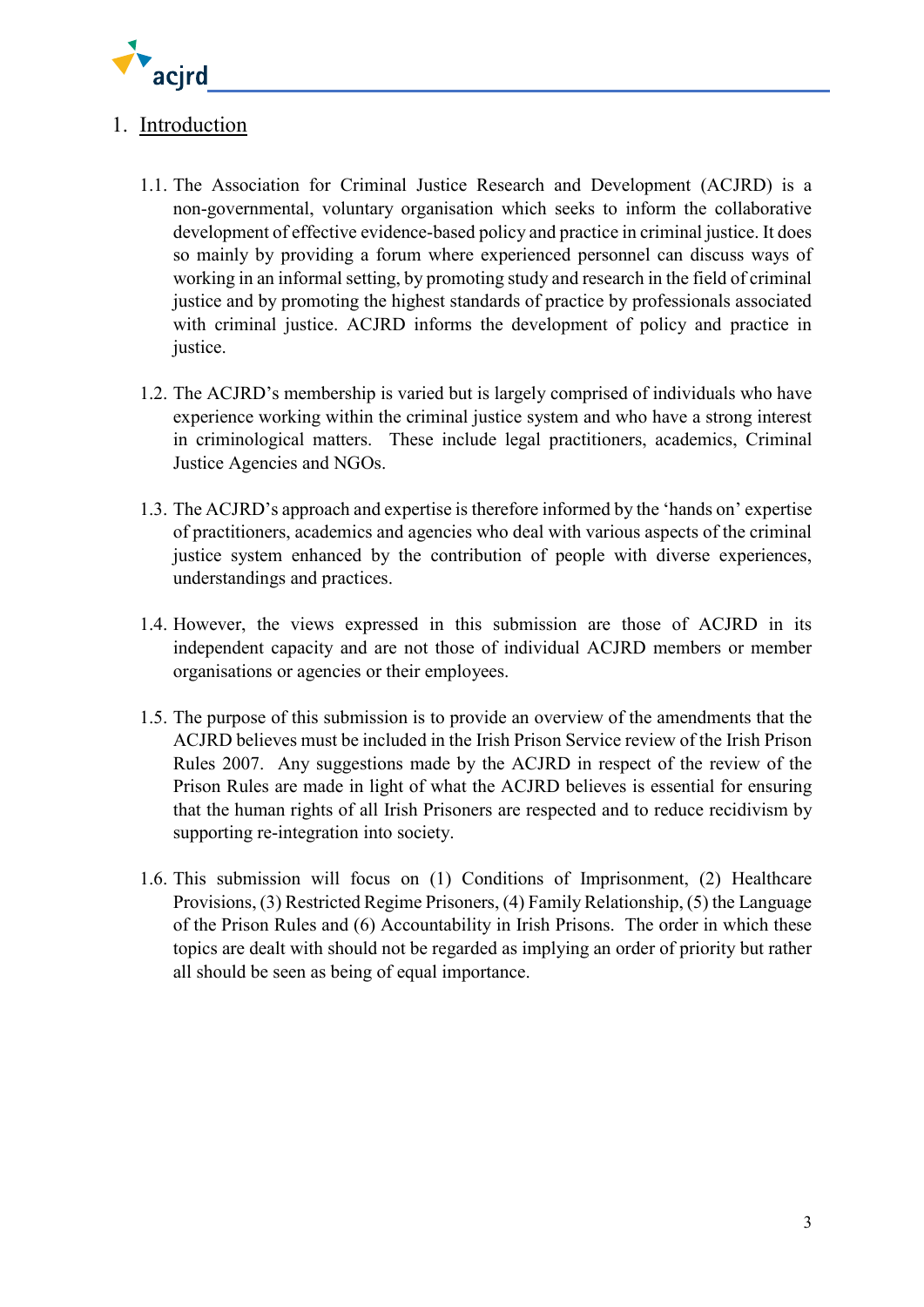

## <span id="page-3-0"></span>2. Conditions of Imprisonment

- 2.[1](#page-3-2). In accordance with the Nelson Mandela Rules<sup>1</sup> all prisoners shall be treated with respect due to their inherent dignity and value as human beings. The ACJRD believes that for this principle to be met improvements need to be made to the conditions of imprisonment in Ireland.
- 2.2. A number of conditions will now be addressed in further detail. These conditions should not be regarded as being of greater importance than other conditions of imprisonment. The ACJRD will address overcrowding, sanitary conditions, access to services, education services, religious freedom, staffing and conditions for women.

## <span id="page-3-1"></span>*2.3. Overcrowding*

- 2.3.1. It is essential that the safety of prisoners is given the utmost regard and a factor which can have an adverse impact on this is overcrowding within the prison system. When prisons are overcrowded there is a heightened risk for violence.<sup>[2](#page-3-3)</sup> The Council of Europe in its White Paper stated that below 90% is the optimal capacity level within prisons.[3](#page-3-4) Therefore, the Irish Prison Service needs to meet this capacity level across all its prisons.
- *2.3.2.* While there was a reduction of 7.6% of inmates across the Irish Prison Service in 2021[4](#page-3-5) , partially due to COVID-19, a number of Irish prisons are still operating at capacity or near capacity when measured against the Council of Europe's standard as seen in the table below.

| Prison              | <b>Number</b><br><i>in</i><br>Custody<br>2 <sub>nd</sub><br><b>September</b><br>2021 | $%$ of<br>Capacity | Number in<br>Custody $2nd$<br><b>August 2021</b> | $%$ of<br>Capacity | Number in<br>Custody $2nd$<br><b>July 2021</b> | $%$ of<br>Capacity | Capacity<br>per IPS |
|---------------------|--------------------------------------------------------------------------------------|--------------------|--------------------------------------------------|--------------------|------------------------------------------------|--------------------|---------------------|
| <b>Mountjoy</b> (m) | 688                                                                                  | 91%                | 702                                              | 93%                | 697                                            | 92%                | 755                 |
| <b>Mountjoy</b> (f) | 106                                                                                  | 73%                | 113                                              | 77%                | 122                                            | 84%                | 146                 |
| <b>Cloverhill</b>   | 385                                                                                  | 89%                | 378                                              | 88%                | 365                                            | 85%                | 431                 |
| Wheatfield          | 544                                                                                  | 89%                | 529                                              | 87%                | 553                                            | 91%                | 610                 |
| <b>Midlands</b>     | 784                                                                                  | 90%                | 820                                              | 94%                | 814                                            | 93%                | 875                 |
| <b>Portlaoise</b>   | 207                                                                                  | 71%                | 208                                              | 71%                | 207                                            | 71%                | 291                 |

Table 1: Capacity levels of Prisons  $2021^5$  $2021^5$ 

<sup>&</sup>lt;sup>1</sup> United Nations, Standard Minimum Rules for the Treatment of Prisoners (The Nelson Mandela Rules).

<span id="page-3-2"></span><sup>2</sup> Department of Justice, *Reports of the Commission of Investigation into the death of Gary Douch*, Volume 2,

<span id="page-3-3"></span>Final Report, overcrowding was cited as a factor that increased violence and ultimately lead to the death of Gary Douch.

<span id="page-3-4"></span><sup>3</sup> Council of Europe, *White Paper On Prison Overcrowding*, (2016), Point 20, p.7.

<span id="page-3-5"></span><sup>4</sup> Office of the Inspector of Prisons, *Annual Report*, (2020), p. 7.

<span id="page-3-6"></span><sup>5</sup> Irish Prison Service, *2021 Prison Populations*, (2021).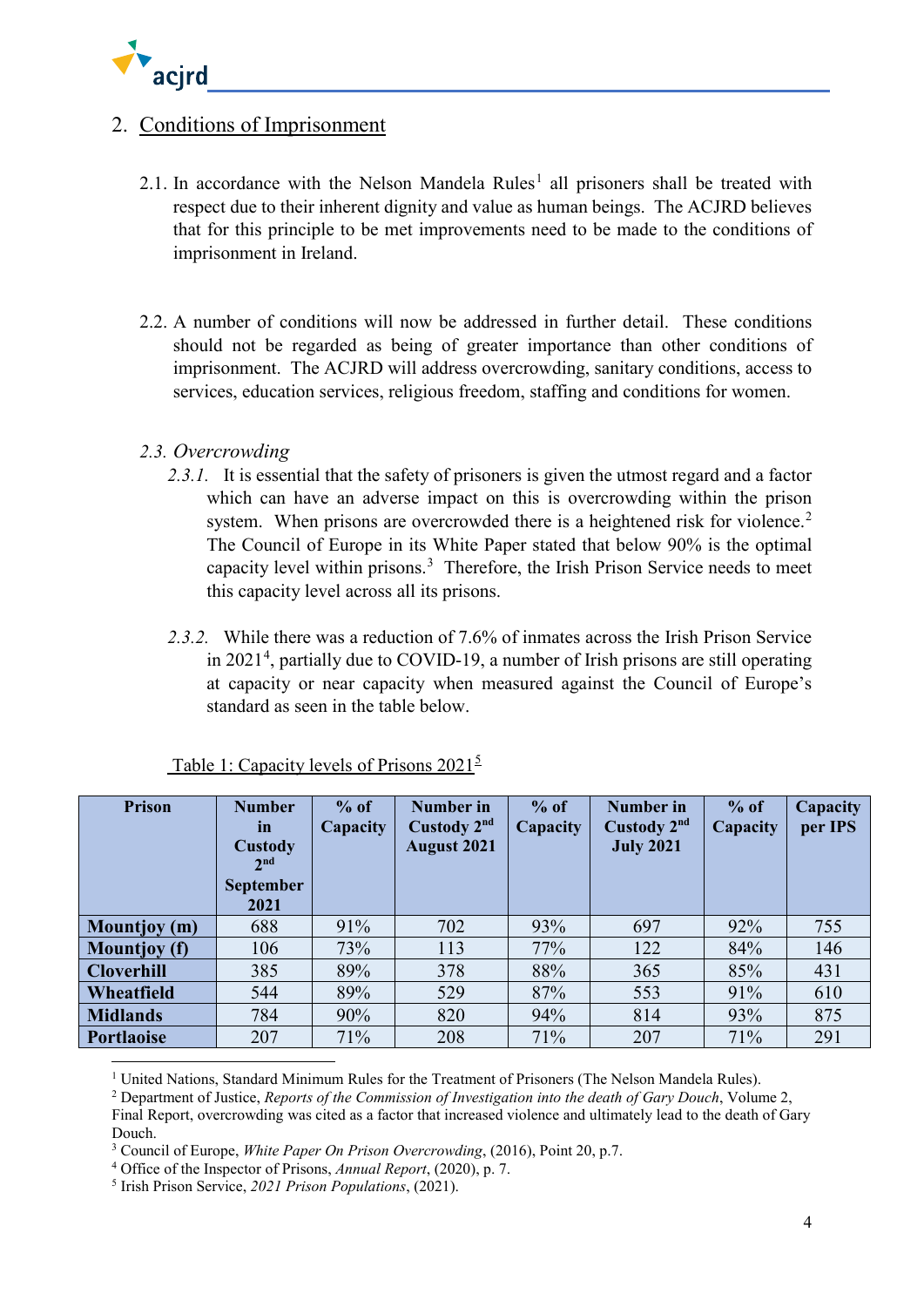

| <b>Cork</b>          | 245   | 83% | 251   | 85% | 272   | 92%  | 296   |
|----------------------|-------|-----|-------|-----|-------|------|-------|
| Limerick (m)         | 181   | 86% | 193   | 92% | 209   | 71%  | 210   |
| Limerick (f)         | 24    | 86% | 27    | 96% | 25    | 100% | 28    |
| <b>Castlerea</b>     | 292   | 86% | 296   | 87% | 298   | 89%  | 340   |
| <b>Arbour Hill</b>   | 125   | 91% | 131   | 95% | 128   | 88%  | 138   |
| Loughan              | 100   | 72% | 100   | 71% | 98    | 71%  | 140   |
| <b>House</b>         |       |     |       |     |       |      |       |
| <b>Shelton Abbey</b> | 102   | 89% | 105   | 91% | 104   | 91%  | 115   |
| <b>Total</b>         | 3,783 | 86% | 3,853 | 88% | 3,892 | 89%  | 4,375 |

*2.3.3.* In connection with the levels of capacity in the Irish Prison Service, there are also a number of prisoners in shared cell accommodation. In 2021, 2,048 (56%) cells accommodated one prisoner, 708 cells accommodated two prisoners (1,416 prisoners), 62 cells accommodated three prisoners (186 prisoners) and 14 cells accommodated four or more prisoners (33 prisoners).[6](#page-4-1) According to the European Committee for the Prevention of Torture and Inhuman or Degrading Treatment or Punishment (CPT) the minimum standard for personal living space in prison establishments is six metres squared for a single occupancy cell, plus sanitary facilities, and four metres squared of living space per prisoner in a multi-occupancy cell, as well as a fully partitioned sanitary facility.<sup>[7](#page-4-2)</sup> In view of this requirement further attention needs to be given as to whether Irish prisons are meeting this standard.

*2.3.4.* In the current version of the Rules there is no specific provision on optimal prison capacity levels in Ireland nor is there a provision on possible procedures to follow when prisons are at or over capacity. In the revised Rules there needs to be standards and procedures put in place in regard to prison capacity. Further, there needs to be greater transparency on the requirements for accommodation in Irish prisons. Currently, Rule 18 provides a wide discretion for the Minister to decide on the suitability of prison accommodation. The ACJRD submits that there needs to be specific rules on what can be considered suitable accommodation for prisoners and what would not be considered suitable.

#### <span id="page-4-0"></span>*2.4. Sanitary Conditions*

 $\overline{a}$ 

2.4.1. The European Prison Rules state that all prisoners should have access to sanitary facilities that are hygienic and respect the prisoner's privacy.<sup>[8](#page-4-3)</sup> Despite this recognised standard there are still a significant number of prisoners in Ireland who are not afforded access to private and hygienic toilet facilities.

<span id="page-4-1"></span><sup>6</sup> Irish Prison Service, *Census Prison Population January 2021 – Cell occupancy – In-Cell Sanitation*, (2021).

<span id="page-4-2"></span><sup>7</sup> European Committee for the Prevention of Torture and Inhuman or Degrading Treatment or Punishment,

*Living space per prisoner in prison establishments: CPT standards*, (15 December 2015).

<span id="page-4-3"></span><sup>8</sup> European Prison Rules, 19.3 *also see* Mandela Rules Rule 15.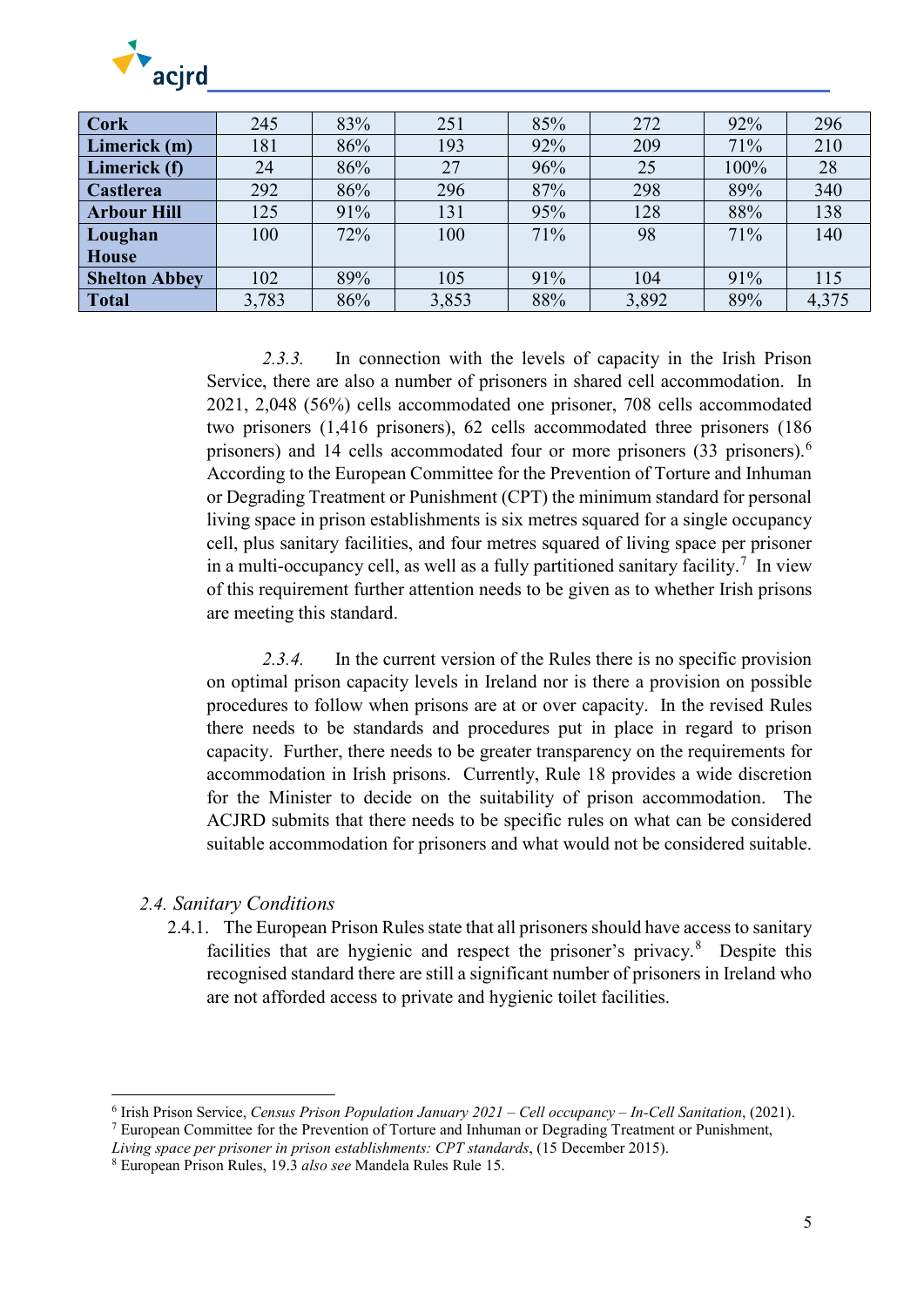

- 2.4.2. In April 2021, it was recorded that 1,634 prisoners (43%) were required to use the toilet in the presence of another prisoner. $9$  It has been held by the European Courts of Human Rights that toileting in the presence of others can be cited as a factor when ruling on violations under Article 3 (prohibition of inhumane or degrading treatment).<sup>[10](#page-5-2)</sup> This highlights how crucial it is to inspect the current sanitary provisions when reviewing the Irish Prison Rules. In addition, while the practice of slopping out has decreased significantly there are still 42 prisoners as of April  $2021<sup>11</sup>$  $2021<sup>11</sup>$  $2021<sup>11</sup>$  who are required to slop out. The revised rules should look to abolish the practice of slopping out.
- 2.4.3. The current sanitary provision falls under Rule 24; however, this rule comes with a caveat for providing proper sanitary provisions for prisoners. The Rule stipulates that sanitary facilities should be provided "so far as it is practicable" and when not provided in a prisoner's cell they should still have "reasonable access". This Rule indicates the possibility to limit a prisoner's right to access basic sanitary facilities due to the availability of resources. The ACJRD submits that such limitation should not be allowed and that the Rule must be amended to ensure that access to sanitary facilities is not limited. The Rule also fails to provide a detailed description on what can be regarded as reasonable access. This should be rectified in the review of the Prison Rules to allow for transparency and uniform practice across Irish prisons. This will ensure that a standard that respects the human rights and dignity of all prisoners is met in all Irish prisons.

## <span id="page-5-0"></span>*2.5. Access to Services*

<u>.</u>

- 2.5.1. Services provided by outside organisations are essential to the rehabilitation of prisoners. These services can include workshops, educational activities, and vocational training. Despite the importance of such services they are often limited due to external factors such as availability of resources and prison officers. Service providers have described themselves as being hostages to their "Detail". The Detail is the term used to describe the prison officer who escorts the service provider from A to B. When there is an issue with the detail such as shortages of prison officers internal and external services are affected.<sup>[12](#page-5-4)</sup>
- 2.5.2. Additionally, service providers have expressed concern about making complaints regarding access to prisoners or certain prison practices out of fear of reprisal. They are concerned that their access may be restricted or permanently blocked.[13](#page-5-5) The ACJRD recommends that the Prison Rules should set out a comprehensive list of services which can be offered within a prison and when

<span id="page-5-1"></span><sup>9</sup> Irish Prison Service, C*ensus Prison Population January 2021 – Cell occupancy – In-Cell Sanitation,* (2021).

<span id="page-5-2"></span><sup>10</sup> *Peers v. Greece* App No. 28524/95 (ECHR 19 April 2001)

<span id="page-5-3"></span><sup>11</sup> Irish Prison Service, C*ensus Prison Population January 2021 – Cell occupancy – In-Cell Sanitation,* (2021).

<span id="page-5-4"></span><sup>&</sup>lt;sup>12</sup> Jane Mulcahy, "Working in Irish Prisons: Perspectives from the Front Lines" (2020) Irish Criminal Law Journal.

<span id="page-5-5"></span><sup>&</sup>lt;sup>13</sup> Concerns raised by service providers at IPRT information session for the review of the Prison Rules.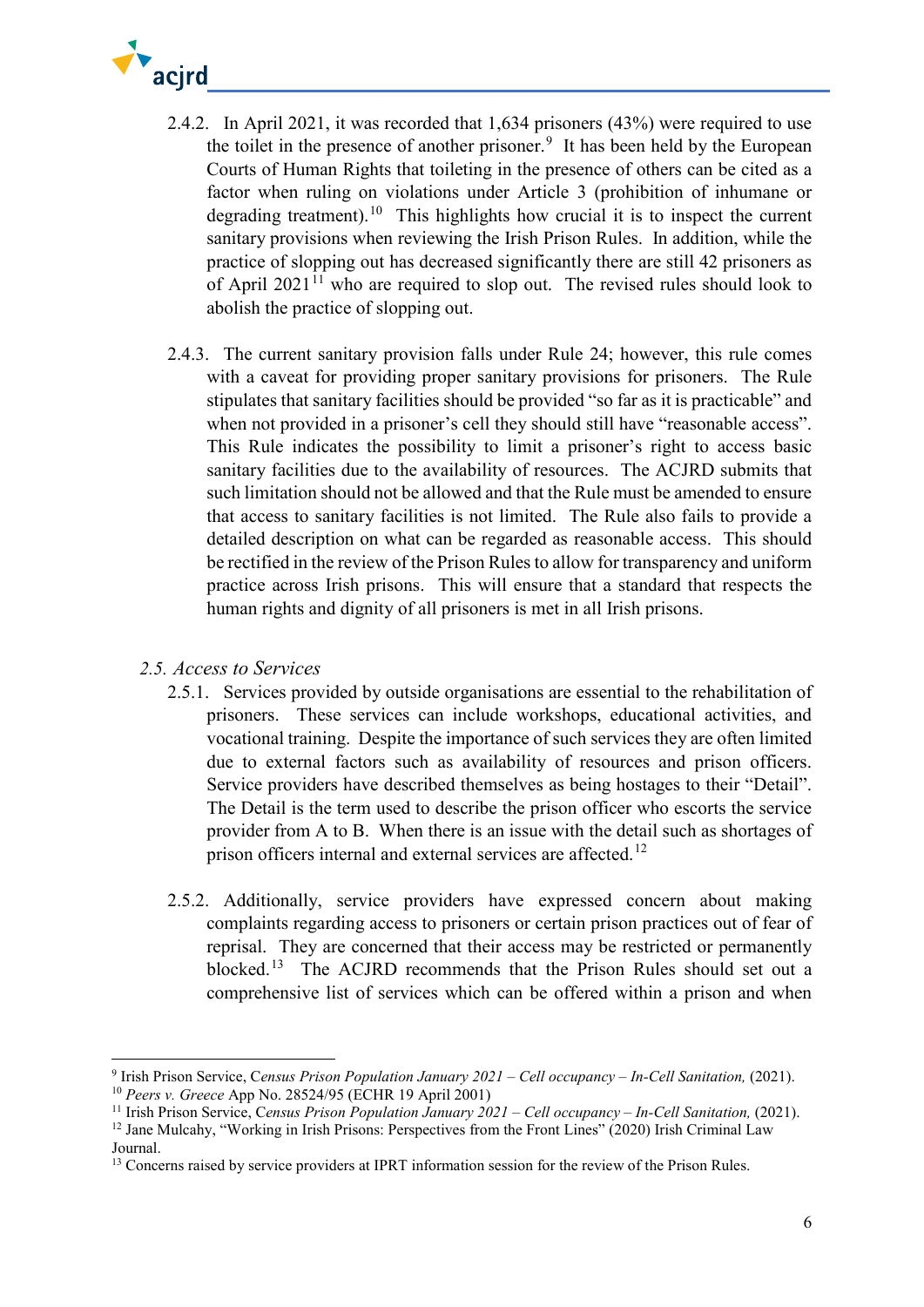

services may be restricted. This will ensure that service providers are not restricted due to logistical reasons or for making a complaint.

- <span id="page-6-0"></span>*2.6. Religious Freedom*
	- *2.6.1.* The Nelson Mandela rules on imprisonment state that prisoners should be allowed to satisfy the needs of their religious life.<sup>[14](#page-6-2)</sup> While the current Prison Rules<sup>[15](#page-6-3)</sup> do set out at prisoners are permitted in prison to carry out the behaviours of their religion, the ACRJD submits that this rule is insufficient in ensuring prisoner have the freedom to express their religion.
	- *2.6.2.* Prisoners in Wheatfield have voiced concerns over the lack of facilities for specific religious faiths. It was raised that the prison does not provide an Iman or a small prayer for Muslim prisoners. Further, issues were raised over the preparation of Halal food and the lack of Minister for specific religious faiths.[16](#page-6-4) In Mountjoy, prisoners have seen restrictions placed on their access to religious services due to COVID-19.<sup>[17](#page-6-5)</sup> A survey in 2021 found that one quarter of prisoners have faced some form of racism or discrimination<sup>[18](#page-6-6)</sup> as such the Rules need to ensure that prisoners have the freedom to express their religious beliefs without fear of being targeted.
	- *2.6.3.* The new rules need to address the issues surrounding restricting religious access and ensuring sufficient facilities are in place for all specific religious faiths. The ACJRD submits that while the existing rules include freedom of religious expression and practice; they should be broadened to include the facilitation of such practice. The new Rules need to set out how the prison will facilitate the freedom of religious expression across all religions to ensure the basic spiritual needs of all prisoners are met.

#### <span id="page-6-1"></span>*2.7. Access to Education*

2.7.1. The ability to access education is crucial to prisoners and can assist with reintegration into society once they are released from prison. For a number of prisoners, they may not have had access to education facilities in the past and as such the education services in prison should strive to be ambitious as they can have a positive impact on the prisoner's standard of living after prison. In 2019, report stated that the education system in the prison needs to be developed and expanded.<sup>[19](#page-6-7)</sup> This should be addressed in the new Prison Rules.

<span id="page-6-2"></span><sup>&</sup>lt;sup>14</sup> United Nations, Standard Minimum Rules for the Treatment of Prisoners (The Nelson Mandela Rules) Rule 66.

<span id="page-6-3"></span><sup>15</sup> Irish Prison Rules 2007 Rule 34.

<span id="page-6-4"></span><sup>&</sup>lt;sup>16</sup> Office of the Inspector of Prisons, COVID-19 Thematic Inspection of Mountjoy Men's Prison 1-4 March 2021, (2021).

<span id="page-6-5"></span><sup>&</sup>lt;sup>17</sup> Office of the Inspector of Prisons, COVID-19 Thematic Inspection of Wheatfield Prison 6-7 April 2021, (2021).

<span id="page-6-6"></span><sup>&</sup>lt;sup>18</sup> Irish Council For Prisoners Overseas, ICPO Client Survey 2021, (2021).

<span id="page-6-7"></span><sup>&</sup>lt;sup>19</sup> Houses of the Oireachtas, Joint Committee on Education and Skills Report on Education Inequality and Disadvantage and Barriers to Education May 2019 (2019).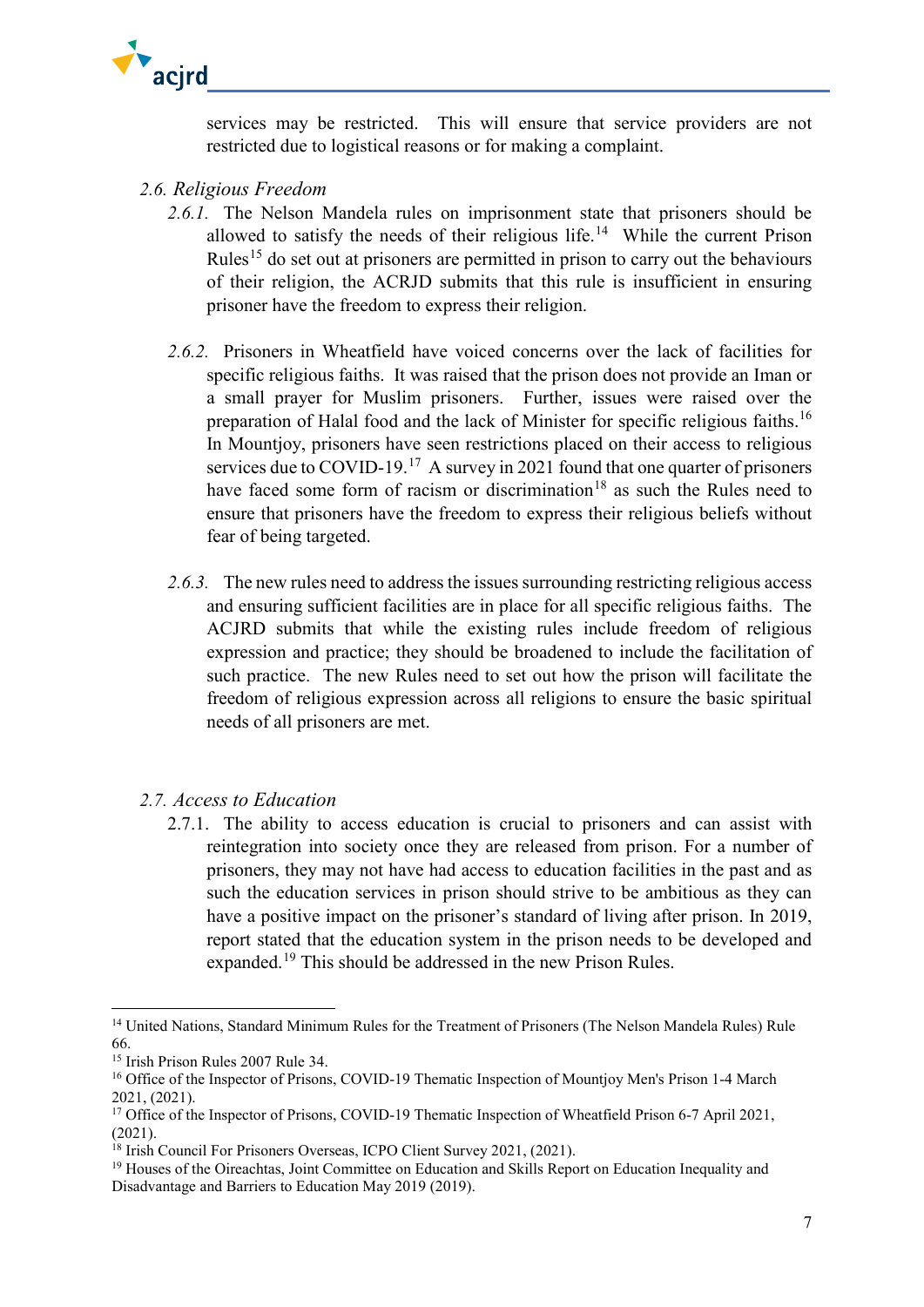

*2.7.2.* The new Rules should look to expand the facilities for education in Irish Prisons. The new Rules should not only state the right to education, but they should go further and state how education activities will be facilitated to prisoners. The new Rules should include provisions that ensure that prisoners are given the resources they require to meaningfully be able to participate in the education services. Therefore, the ACJRD submits that the news Rule must expand upon the education services in the prisons and include provisions which ensure prisoner are provided with the relevant resources.

#### <span id="page-7-0"></span>*2.8. Staff Training and Recruitment*

- 2.8.1. It is vital for the healthy and safe operation of any prison that the staff follow important values such as accountability, integrity, respect for protection of human rights, care, fairness, impartiality and non-discrimination. [20](#page-7-2) The prisoners interact with the staff on daily basis and as such it is essential that they are able to build good relationships with the staff members. Therefore, the recruitment and training of staff needs to be examined when amending the Prison Rules.
- 2.8.2. The Council of Europe have issued guidelines on recruitment, selection, education, training and professional development of prison and probation staff.<sup>[21](#page-7-3)</sup> The ACJRD submits that these guidelines should be incorporated into the new Prison Rules. Further, there needs to be specific rules on staff training, continuous professional development, diversity in recruitment, support and accountability. This will help ensure that prisoners will secure and supported while they are in prison.
- <span id="page-7-1"></span>*2.9. Conditions for Women*

 $\overline{a}$ 

2.9.1 Women in prison have specific needs which require additional attention. The UN Bangkok Rules set out a number of minimum standards in relation to women in prison. These include rules on specific health needs, childcare provisions, admission and search procedures, and provisions on treating women humanely. The ACJRD submits that the provisions in the UN Bangkok Rules should be incorporated into the new Prison Rules. The new Prison Rules should also include provisions on an open prison for women.

<span id="page-7-2"></span><sup>&</sup>lt;sup>20</sup> Recommendation CM/Rec (2012)5 of the Committee of Ministers to Member States on the European Code of Ethics for Prison Staff (2012).

<span id="page-7-3"></span><sup>&</sup>lt;sup>21</sup> CoE, Guidelines Regarding Recruitment, Selection, Education, Training and Professional Development of Prison and Probation Staff.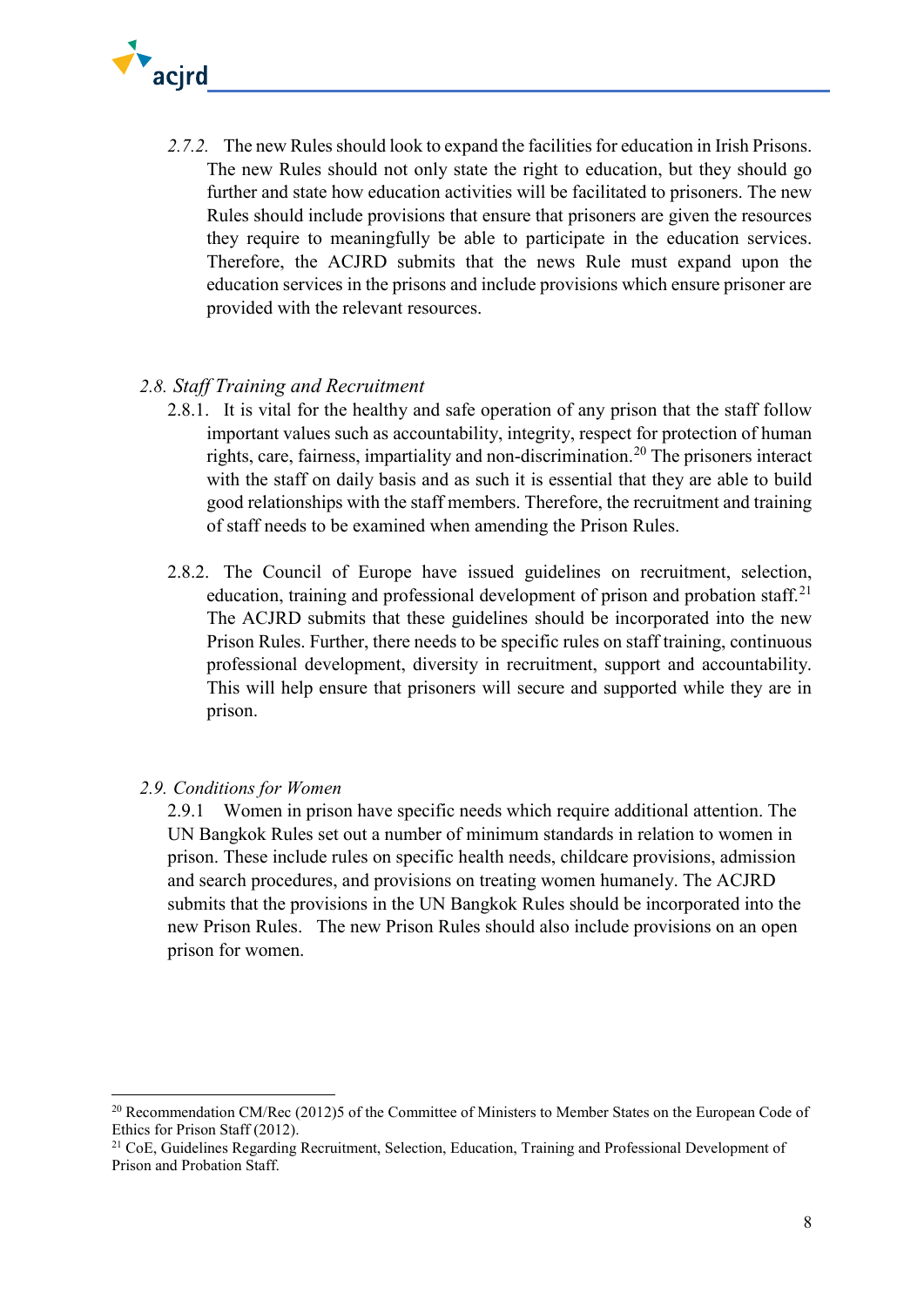

## <span id="page-8-0"></span>3. Healthcare Provisions

- 3.1. The right to healthcare is a fundamental right which all prisoners must have throughout their time in prison. This right has been outlined in the Mandela Rules, the Bangkok Rules and the European Prison Rules.<sup>[22](#page-8-2)</sup> The ACRJD submission will address amendments which need to be made in regard to both physical and mental healthcare provision in the Irish Prison Rules.
- <span id="page-8-1"></span>*3.2. Physical Healthcare Provisions* 
	- 3.2.1. The European Prison Rules state that the provisions for healthcare for prisoners shall be organised in close relation with the general health administration of the community or nation.[23](#page-8-3) The ACJRD believes that the current Prison Rules do not meet this standard and as such a complete review is needed on this area of the Prison Rules.
	- 3.2.2. In the Prison Visiting Committee Annual Reports in  $2019<sup>24</sup>$  $2019<sup>24</sup>$  $2019<sup>24</sup>$  a number of healthcare related issues were raised in a number of prisons. In Arbour Hill, the Committee raised concerns that there is no doctor available to prisoners on the weekend.<sup>[25](#page-8-5)</sup> In Castlerea, there is currently no General Practice Doctor assigned to the prison. The Committee raised a concern that the lack of clinical governance and oversight of prisoner care presents potential problems.<sup>[26](#page-8-6)</sup> In Mountiov there was a rise in the number of complaints relating to physical health from none being recorded in 2018, to 8 being recorded in 2019.[27](#page-8-7) Issues were also raised in the Midlands Prisons surrounding access to a doctor.<sup>[28](#page-8-8)</sup>
	- 3.2.3. The Office of the Inspector of Prisons carried out a review of Healthcare in Irish Prisons in 2016, whereby it was heavily advocated that the healthcare of prisoners should be provided for by the Department of Health.<sup>[29](#page-8-9)</sup> This position was echoed by the Council of Europe in its official commentary to the revised and updated European Prison Rules 2006 where it stated that the national health authority should also be responsible for providing the healthcare in prison.<sup>[30](#page-8-10)</sup> The Committee for the Prevention of Torture and Inhuman or Degrading Treatment or Punishment (CPT) recommended in its report to the Government dated 17

<span id="page-8-2"></span><sup>&</sup>lt;sup>22</sup> United Nations, Standard Minimum Rules for the Treatment of Prisoners (The Nelson Mandela Rules) Rule 24-35; United Nations, Treatment of Women Prisoners and Non-custodial Measures for Women Offenders ('the Bangkok Rules'), (2010), Rule 10; European Prison Rules Part 3 39-48.2.

<span id="page-8-3"></span><sup>23</sup> European Prison Rules, 40.1.

<span id="page-8-4"></span> $24$  Unfortunately, there are currently no reports available for 2020 or 2021 which can provide an updated outline of the current healthcare regimes in the prisons.

<span id="page-8-5"></span><sup>25</sup> Department of Justice and Equality, *Arbour Hill Visiting Committee Annual Reports*, (2019).

<span id="page-8-6"></span><sup>26</sup> Department of Justice and Equality, *Castlerea Prison Visiting Committee Annual Reports*, (2019).

<span id="page-8-7"></span><sup>27</sup> Department of Justice and Equality, *Mountjoy Prison Visiting Committee Annual Reports*, (2019).

<span id="page-8-8"></span><sup>28</sup> Department of Justice and Equality, *Midlands Prison Visiting Committee Annual Reports*, (2019).

<span id="page-8-9"></span><sup>&</sup>lt;sup>29</sup> Office of the Inspector of Prisons, *Healthcare in Irish Prisons, Report by Judge Michael Reilly*, (2016).

<span id="page-8-10"></span><sup>&</sup>lt;sup>30</sup> Council of Europe, *Commentary to Recommendation REC(2006)2 of the Committee of Ministers to member states on the European Prison Rules*, (2018).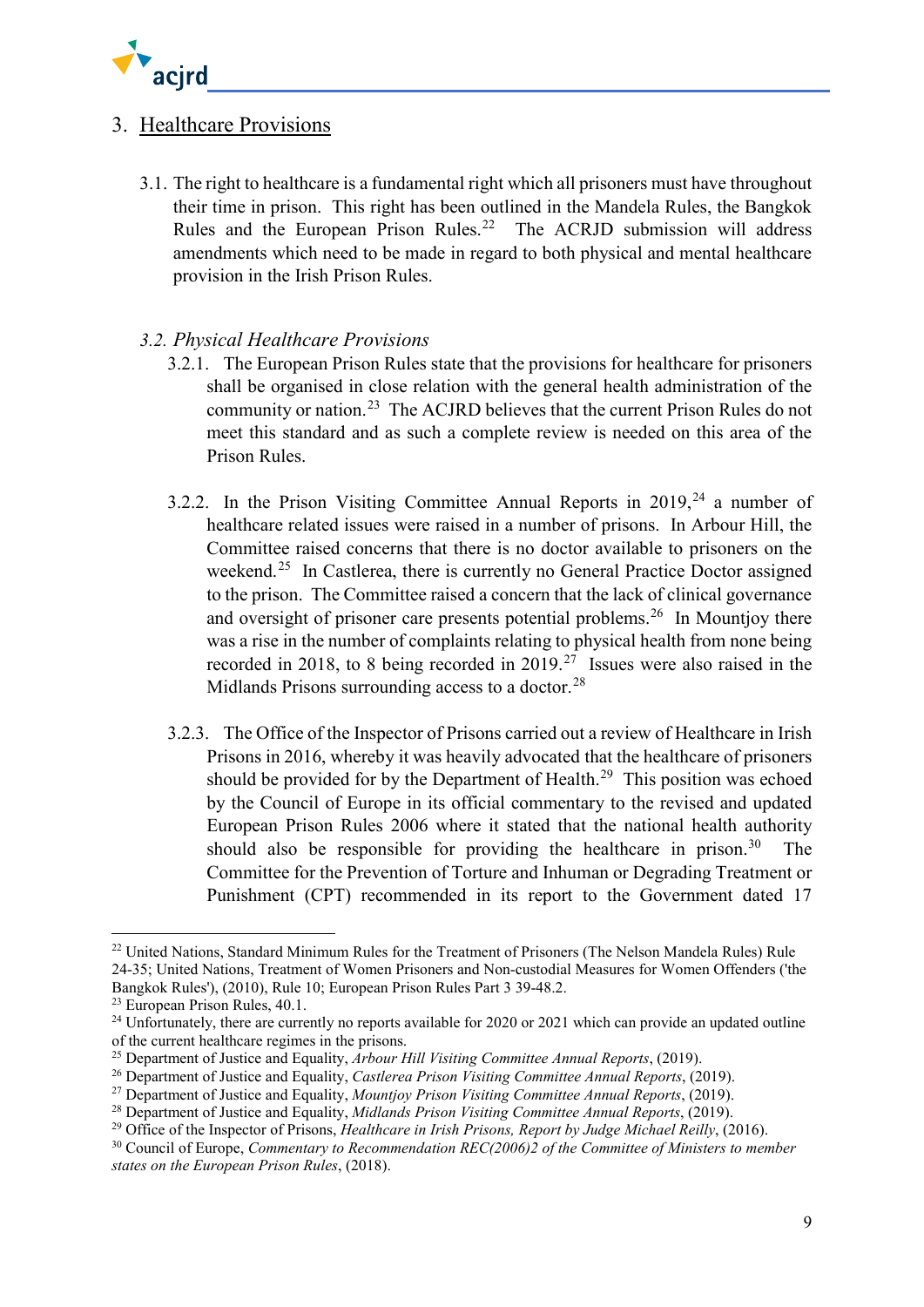

November 2015 that Irish authorities should consider bringing prison healthcare under the responsibility of the Minister for Health.<sup>[31](#page-9-1)</sup> The growing trend of placing prison healthcare under the Minister for Health can be seen in a number of countries.[32](#page-9-2)

- 3.2.4. Nevertheless, despite the above recommendation, prison healthcare remains under the remit of the Irish Prison Service. The failure to provide adequate healthcare for prisoners can have significant impact on their right to life and may amount to inhumane or degrading treatment.<sup>[33](#page-9-3)</sup> The ACJRD urges when reviewing the Prison Rules to consider the steps that need to be taken to place prison healthcare under the Minister for Health and for the revised Rules to explicitly state obligations of the Minister for Health in regard to prison healthcare. The revised Rules must provide principles outlining how cooperation between prison healthcare and national healthcare should operate in order to move away from the current disjointed practice.<sup>[34](#page-9-4)</sup>
- 3.2.5. The ACJRD submits that Rule 103 should be amended. This Rule allows for the Governor to not implement the recommendation of a doctor.<sup>[35](#page-9-5)</sup> This provision fails to provide clarity as to when a Governor can make such recommendation. Further, the prison does not provide a mechanism whereby the refusal can be revisited at a later stage to determine if the doctor's recommendation can be carried out at a later date. The ACJRD recommends that for greater transparency and to ensure the healthcare of all prisoners is met this provision should be amended to provide guiding principles on when refusal should occur as well as review procedure which will allow the recommendation to be revisited at a later stage.

## <span id="page-9-0"></span>*3.3. Mental Health Provisions*

3.3.1. The World Health Organisation has acknowledged that the prison environment is harmful to mental health, substance abuse is widespread, and diversion is often underdeveloped, under-resources and badly administered.<sup>[36](#page-9-6)</sup> It has further stated poor prison conditions such as overcrowding, solitary confinement, violence and lack of meaningful activity can all have negative effects on mental health.<sup>[37](#page-9-7)</sup> These listed factors are all prevalent in the Irish Prison System and there should be

<span id="page-9-1"></span><sup>31</sup> Committee for the Prevention of Torture and Inhuman or Degrading Treatment or Punishment, *Report to the Government of Ireland on the visit to Ireland carried out by the European Committee for the Prevention of Torture and Inhuman or Degrading Treatment or Punishment from 16 to 26 September 2014*, (2015).

<span id="page-9-2"></span><sup>32</sup> Department of Health and the International Centre for Prison Studies, *Prison Health and Public Health: The integration of Prison Health Services Report from a conference*, (April 2004), refers to Australia, France, the UK and Norway.

<span id="page-9-3"></span><sup>33</sup> Office of the Inspector of Prisons, *Investigation Report into The Circumstances Surrounding The Death Of Mr I 2018*, (2020).

<span id="page-9-4"></span><sup>34</sup> CPT report from 2014 visit, *supra* note 26.

<span id="page-9-5"></span><sup>&</sup>lt;sup>35</sup> Irish Prison Rules 2007.

<span id="page-9-6"></span><sup>36</sup> World Health Organisation, *Trencin Statement on Prisons and Mental Health* (October 2007) p.5.

<span id="page-9-7"></span><sup>37</sup> World Health Organization and International Committee of the Red Cross, *Information Sheet: Mental Health and Prisons* (2005).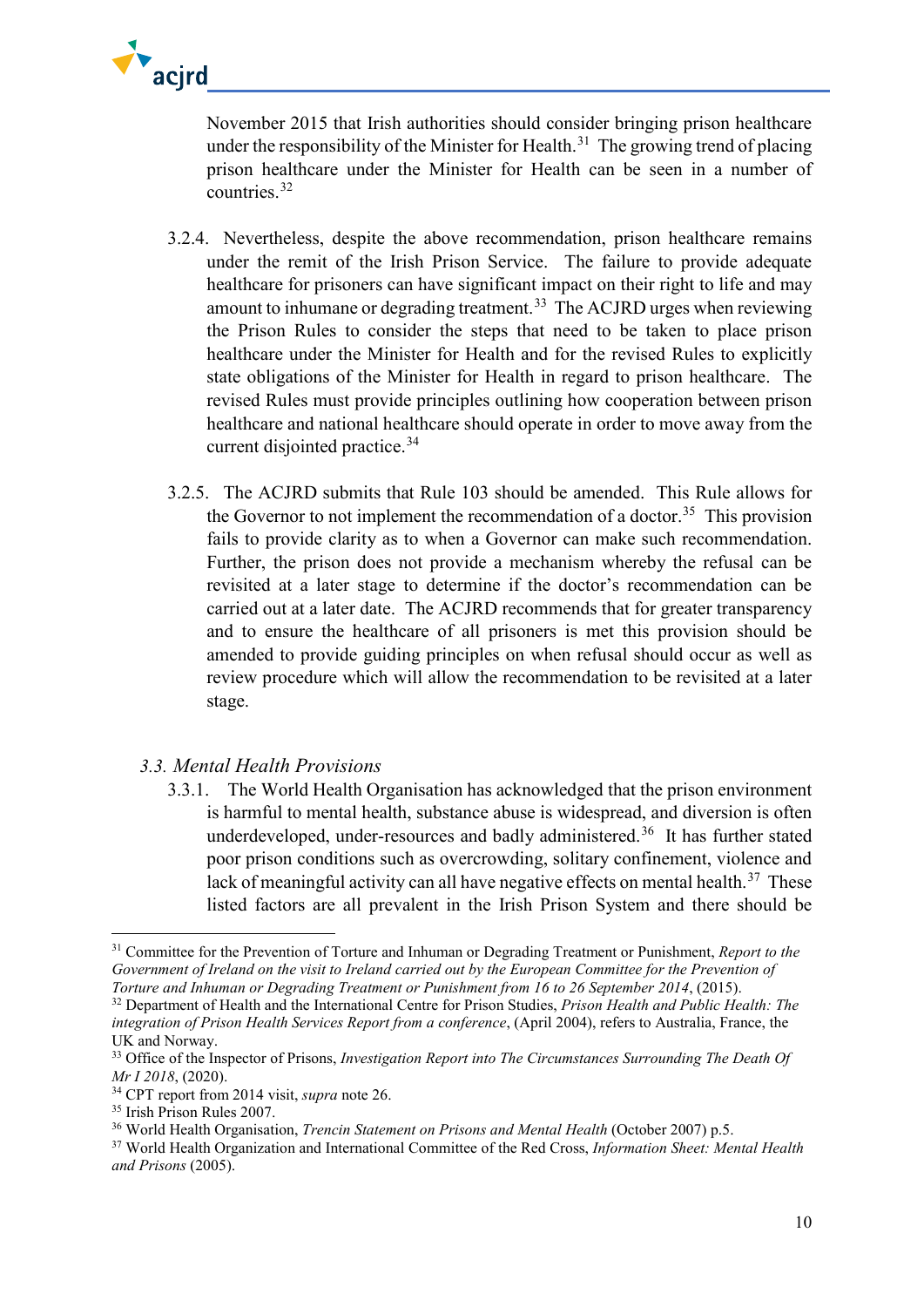

specific attention to mental health provisions when reviewing the Irish Prison Rules.

- 3.3.2. The CPT in its report to the Irish Government after its 2019 visit highlighted the lack of structured activities for those suffering from mental health problems in Irish prisons. CPT noted that in Cork Prison at the Vulnerable Prison Unit (VPU) there were no purposeful activities being offered to prisoners apart from access to the exercise yard.<sup>[38](#page-10-0)</sup> In the High Support Unit (HSU) in Mountjoy Prison there was found to be a complete lack of structured activities. The proposed programme of activities remained theoretical and unengaging. There was still no occupational therapy, individual or group psychotherapy or recreational therapy, only pharmacotherapy. In summary, the prisoners wandered idly around the unit or the yard and watched television.<sup>[39](#page-10-1)</sup> The CPT has recommended that structured activities be developed in both these units. Similar recommendations were made for the D2 Unit in Cloverhill Prison after the CPT found there to be a lack of planning on day-to-day care of the men in the unit and there were no structured activities.[40](#page-10-2) The ACJRD puts forward that the revised Prison Rules should have specific provisions on the need for structured activities for prisoners suffering with their mental health.
- 3.3.3. The number of prisoners suffering from mental health problems in Irish Prisons is significantly high. A 2005 research study identified that the percentage of remand prisoners with psychotic disorders in Ireland (9.3%) is more than twice the percentage of prisoners with psychotic disorders found internationally  $(3.6\%)$ <sup>[41](#page-10-3)</sup> Studies have also shown that when all mental illnesses are combined, rates ranged from 16% of male committals to 27% of sentenced men, while the rate for female committals was 41% and 60% for sentenced women.<sup>[42](#page-10-4)</sup> A study by Irish Prison Service showed that there were 223 incidents of self-harm in Irish prisons between 1 January and 31 December 2017. An episode of self-harm was recorded for 4% of the prison population. Despite, such figures there is a lack of sufficient mental health facilities in Irish Prison. The CPT during its 2019 visit, found there to be insufficient staffing levels in the D2 in Cloverhill Prison. The mental health team consisted of 1.3 FTE consultant, 2.8 FTE junior doctor posts and 1.6 FTE senior registrar and only two nurses (one of whom was on long-term sick leave). This was regarded as insufficient. Instead, there should be at least six mental health nurses, as well as an occupational therapist, a psychologist, a social

<span id="page-10-0"></span><sup>&</sup>lt;sup>38</sup> European Committee for the Prevention of Torture and Inhuman or Degrading Treatment or Punishment, *Report to the Government of Ireland on the visit to Ireland carried out by the European Committee for the Prevention of Torture and Inhuman or Degrading Treatment or Punishment from 23 September to 4 October 2019*, (2020).

<span id="page-10-1"></span> $39$  Ibid.<br> $40$  Ibid.

<span id="page-10-3"></span><span id="page-10-2"></span><sup>&</sup>lt;sup>41</sup> Curtin, K., Monks, S., Wright, B., Duffy, D., Linehan, S., & Kennedy, H., "Psychiatric morbidity in male remanded and sentenced committals to Irish prisons", (2019) Irish Journal of Psychological Medicine, 26(4), 169-173.

<span id="page-10-4"></span><sup>42</sup> Ibid.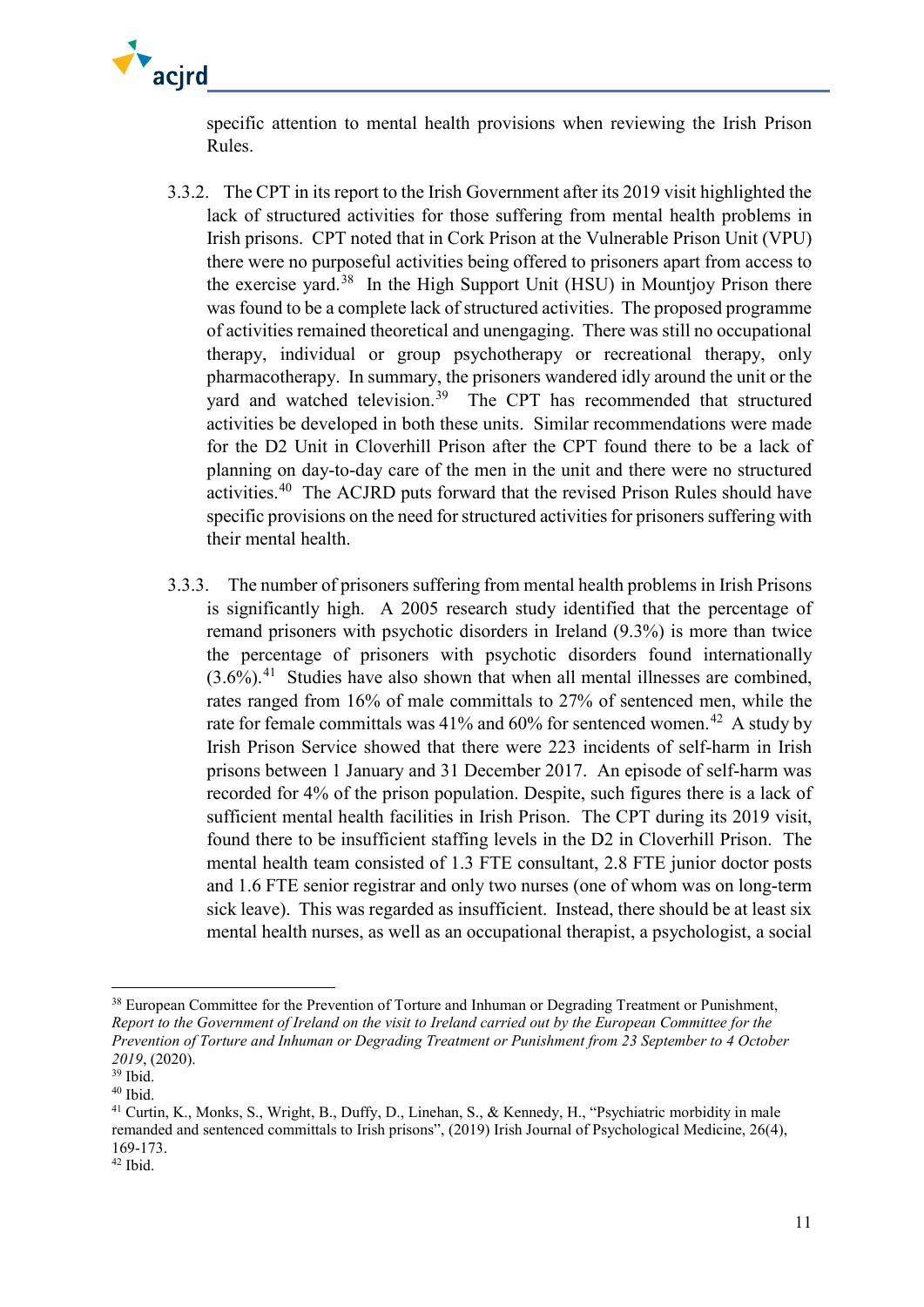

worker and some administrative support.<sup>[43](#page-11-1)</sup> In 2019, the ratio of Psychologists to prisoner bed space in Cloverhill Prison was 1:287, while in the Midlands it was 1:384.[44](#page-11-2) ACJRD proposesthat required staffing levels for psychiatric units should be included in the revised Prison Rules.

- 3.3.4. A prison setting cannot be expected to offer the full range of therapeutic options that should be available in a psychiatric hospital. However, the waiting periods for prisoners to be transferred to appropriate facilities is considerably long. In 2019, the Central Mental Hospital was at 100% capacity and the average waiting time for transfer from prison to the CMH is 120.86 days (with a range from seven to 504 days).<sup>[45](#page-11-3)</sup> During the CPT 2019 visit, it found that in the D2 unit in Cloverhill prison there were 10 patients waiting to enter the Central Mental Hospital and to accommodate the overflow prisoners, were required to sleep on mattresses on the floor.<sup>[46](#page-11-4)</sup> While a facility is expected to open in Portrane which will accommodate 170 patients this seems unlikely to resolve the shortage in mental health facilities. The review of the Prison Rules should consider including provisions for procedures to follow when there is a shortage of beds in mental health facilities.
- 3.3.5. A possible solution that could be considered is diversion. The rationale for diversion of defendants and offenders with mental health problems is that it connects them with the relevant services that can help them with their underlying problem.[47](#page-11-5) This is done prior to them being brought to prison and has often been cited as practice which reduces recidivism. $48$  In order to accommodate diversion, there needs to be intensive regional care units developed that would facilitate the care of those with mental illness and could address the issues relating to lack of health facilities in prisons. The revised Rules should then include provisions on how the Irish Prison Service and An Garda Síochána could divert prisoners and how they would engage with these intensive regional care units.

## <span id="page-11-0"></span>4. Restricted Regime Prisoners

4.1. Under the current Prison Rules, prisoner regimes can be restricted for a number of reasons; (1) by order of the Governor (Rule 62), (2) if the prisoner is placed on protection (Rule 63), or if the prisoner is placed into a special observation cell, i.e., for medical reasons (Rule 64). The detrimental impact of restricted regimes and solidarity

<span id="page-11-1"></span><sup>43</sup> CPT report from 2019 visit, *supra* note 33.

<span id="page-11-2"></span><sup>44</sup> Kildare Street, *Written Answers, Thursday 13 June 2019, Department of Justice and Equality, Prison medical services*, (2019).

<span id="page-11-3"></span><sup>45</sup> Irish Penal Reform Trust, *Progress in the Penal System (PIPS) A framework for penal reform,* (2019).

<span id="page-11-4"></span><sup>46</sup> CPT report from 2019 visit, *supra* note 33.

<span id="page-11-5"></span><sup>47</sup> Charles O'Mahony, "Responding to defendants and offenders with the Mental Health Problems in Ireland: The Need for Reform", (2017) Irish Criminal Law Journal.

<span id="page-11-6"></span><sup>48</sup> Ibid.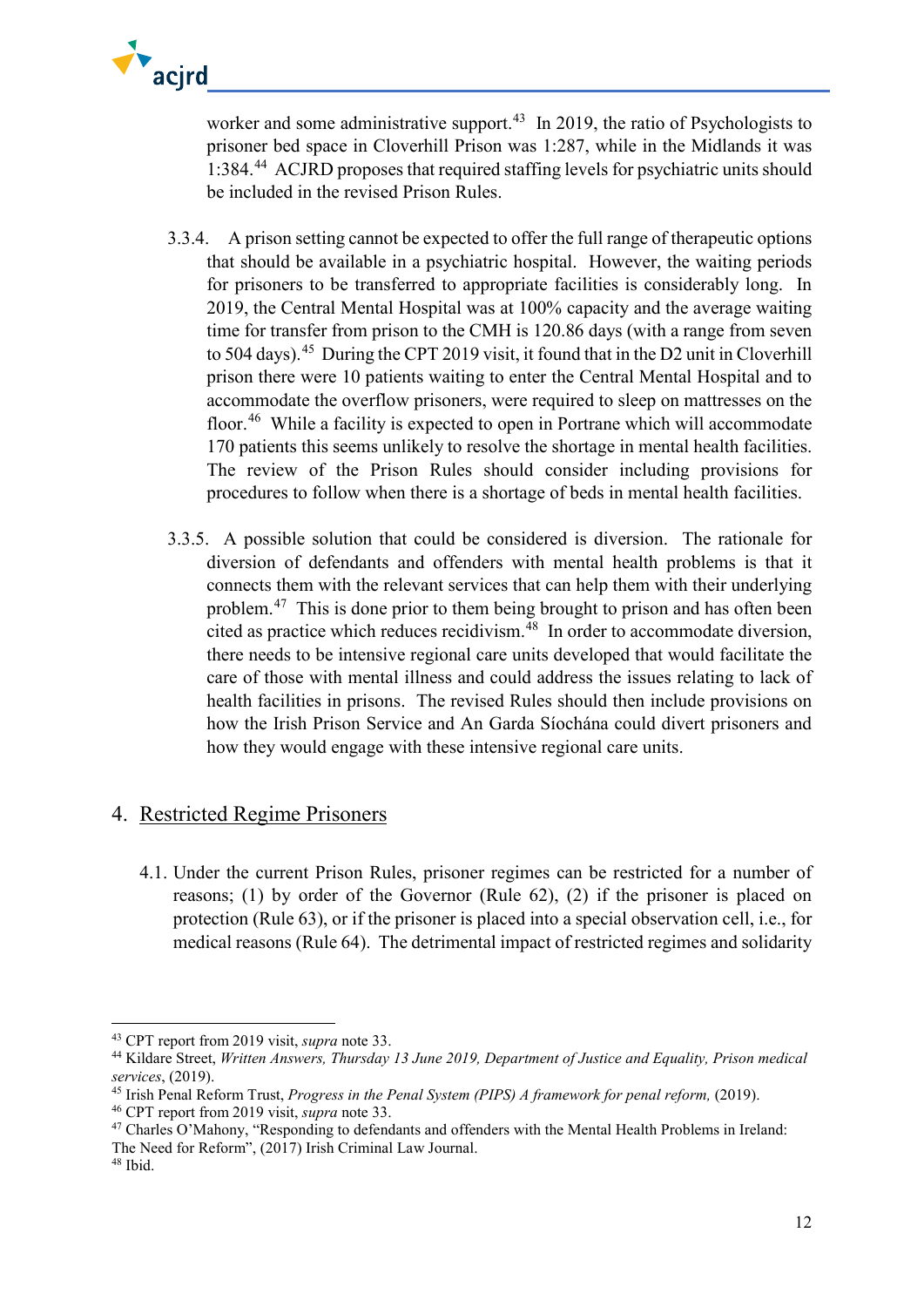

confinement is well documented.<sup>[49](#page-12-0)</sup> As such it is essential to minimize any negative effects the prisoner may otherwise suffer.

- 4.2. The Nelson Mandela Rules refer to solitary conferment as a period lasting up to 22 hours without meaning human contact. Prolonged solitary confinement is a time period in excess of 15 days.<sup>[50](#page-12-1)</sup> When a prisoner's regime is restricted under Rule  $62$ , by order of the Governor, it may be ordered that their ability to take part in structured activities and recreation with others is limited or even removed. While under protection, if the Governor believes it to be in the prisoner's best interest, they may take part in supervised structured activity with other prisoners 'on protection'. However, this can be limited in comparison to other prisoners in order to accommodate the protection. This means they may get as little as one hour of recreation or outdoor activity a day.
- 4.3. In April 2021, a number of prisoners were held on different restricted regimes, with 186 being held on 22-hour restricted regime, 133 on 23-hour restricted regime and 15 being held on a 24-hour restricted regime.<sup>[51](#page-12-2)</sup> The number of prisoners on restricted regimes decreased by 81 in April 2021. This figure can be calculated when comparing the 824 prisoners on restricted regimes in January 2021 to 743 prisoners in April 2021. This is an overall decrease of  $10\%$ <sup>[52](#page-12-3)</sup> While this is a welcomed decrease, the number of prisoners on restricted regimes is still higher than October 2020 when there were 728 prisoners on restricted regimes.<sup>[53](#page-12-4)</sup> As such the figures suggest that there is a fluctuating rate of prisoners on restricted regimes rather than a trend of an overall decrease.
- 4.4. Due to COVID 19, prisoners in quarantine, which could last up to 14 days, faced restricted regimes with minimal human contact and very little yard time. In Mountjoy it was reported that prisoners only received short interactions with healthcare staff and six-minute phone calls with family and/or their solicitors. Prisoners received 15 minutes of yard time during this period and were unable to use shower facilities.<sup>[54](#page-12-5)</sup> Similar procedures are in place for quarantine in Cloverhill Prison where some prisoners said they only spoke to "people for 15 or 20 minutes" in the day and others voiced that they didn't speak to anyone.<sup>[55](#page-12-6)</sup> Moving forward, the issue surrounding restricted regimes needs to be addressed.
- 4.5. As exemplified above, an issue often surrounding restricted regimes relates to the lack of access to structured activities. While prisoners are legally entitled to a minimum of

<span id="page-12-0"></span><sup>49</sup> Sharon Shalev, "Solitary Confinement As a Prison Health Issue" (November 18, 2017).

<span id="page-12-1"></span><sup>50</sup> Nelson Mandela Rules.

<span id="page-12-2"></span><sup>51</sup>Irish Prison Rules, *Census Of Restricted Regimes April 2021 – Report*, (2021).

<span id="page-12-3"></span><sup>52</sup> Irish Prison Services, *Census Of Restricted Regimes April 2021 – Report*, (2021).

<span id="page-12-4"></span><sup>53</sup> Irish Prison Rules, *Census Of Restricted Regimes April 2021 – Report*, (2021).

<span id="page-12-5"></span><sup>54</sup> Office of the Inspector of Prisons, *[COVID-19 Thematic Inspection of Mountjoy Men's Prison 1-4 March](https://www.oip.ie/wp-content/uploads/2021/08/Mountjoy-Prison-COVID19-Thematic-Inspection-Report-2021.pdf)  [2021](https://www.oip.ie/wp-content/uploads/2021/08/Mountjoy-Prison-COVID19-Thematic-Inspection-Report-2021.pdf)*, (2021).

<span id="page-12-6"></span><sup>55</sup> Office of the Inspector of Prisons, *[COVID-19 Thematic Inspection of Cloverhill Prison 18-19 March 2021](https://www.oip.ie/wp-content/uploads/2021/08/Cloverhill-Prison-COVID19-Thematic-Inspection-Report-2021.pdf)*, (2021).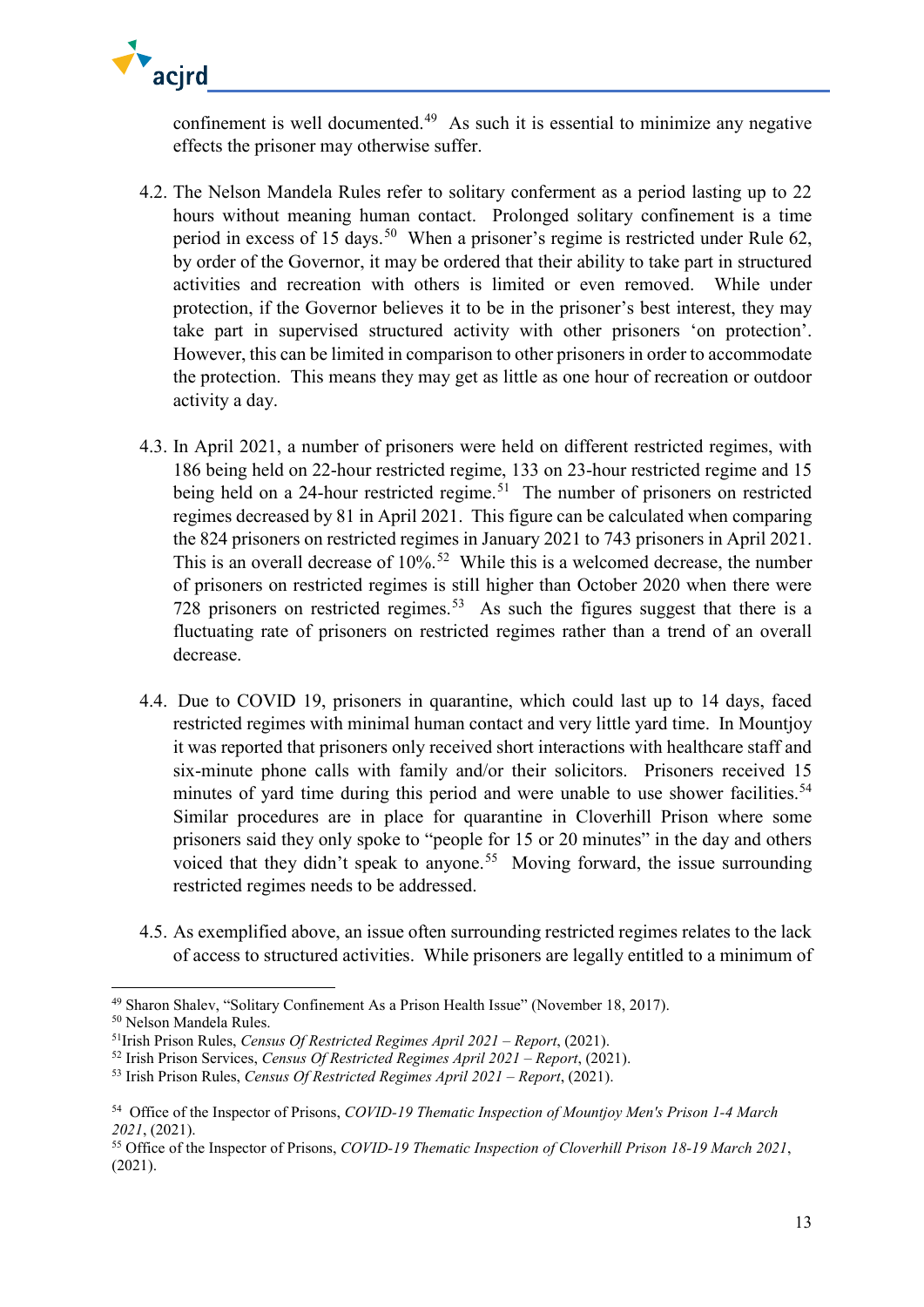

two hours of meaningful contact there is little information on the out-of-cell time prisoners receive. This was highlighted by the CPT in their 2019 visit whereby it was recommended that prison management should have an accurate record of out of cell time for persons on restricted regimes.<sup>[56](#page-13-1)</sup> The ACJRD submits that the revised Prison Rules should include a provision requiring a record is taken of out-of-cell time for prisoners on restricted regimes and such information should be available publicly to ensure transparency within the prison system. Further, the revision of the Prison Rules should provide concrete rules in regard to structured activities for those on restricted regimes. These rules should set out a minimum standard that needs to be in place for structured activities to be regarded as meeting the required two hours of meaningful human contact.

4.6. The European Prison Rules were amended in 2006 to adopt recommendations, a number of which related to solitary confinement. A key feature of these amendments is that prisoners separated for security/safety shall be offered at least two hours of meaningful human contact a day. It also states that solidarity confinement "shall never be imposed on children, pregnant women, breastfeeding mothers or parents with infants in prison", and it "shall not be imposed on prisoners with mental or physical disabilities when their condition would be exacerbated by it."<sup>[57](#page-13-2)</sup> It further states that those in confinement should be visited daily by the prison director or an authorised member of the prison staff, as well as by the medical practitioner. If the prisoner's mental or physical condition is deteriorating it is required that the confinement is terminated. ACJRD welcomes the amendments of the European Prison Rules and recommends that similar provisions are adopted to the Irish Prison Rules.

## <span id="page-13-0"></span>5. Family Relationships

- 5.1. The European Prison Rules state that all prisons should allow prisoners to maintain and develop family relationships in as normal a manner as possible. The importance of family relationship is also highlighted in the Nelson Mandela rules which states that prisoners shall be able to communicate with family and friends in regular intervals. The rationale for ensuring a family connection is maintained is because it assists with the rehabilitation and desistance process. As such, the ACJRD believes that this area should be addressed in the review of the Prison Rules.
- 5.2. The current system in place is too limiting on prisoners wishing to maintain meaningful relationships with family and friends. In accordance with the current Rules, prisoners must be provided with at least one phone call a week to a family member or a friend (Rule 46(2)), and they generally last six minutes. The number of phones calls a prisoner gets depends on the regime level the prisoner has achieved on Incentivised Regimes Policy. Remand prisoners have the right to make a least five phone calls a week (Rule 46(4)(a)). In terms of visits sentenced prisoners must receive at least 1

<span id="page-13-1"></span><sup>56</sup> CPT report from 2019 visit, *supra* note 33.

<span id="page-13-2"></span><sup>57</sup> Council of Europe, Recommendation, *supra* note 25.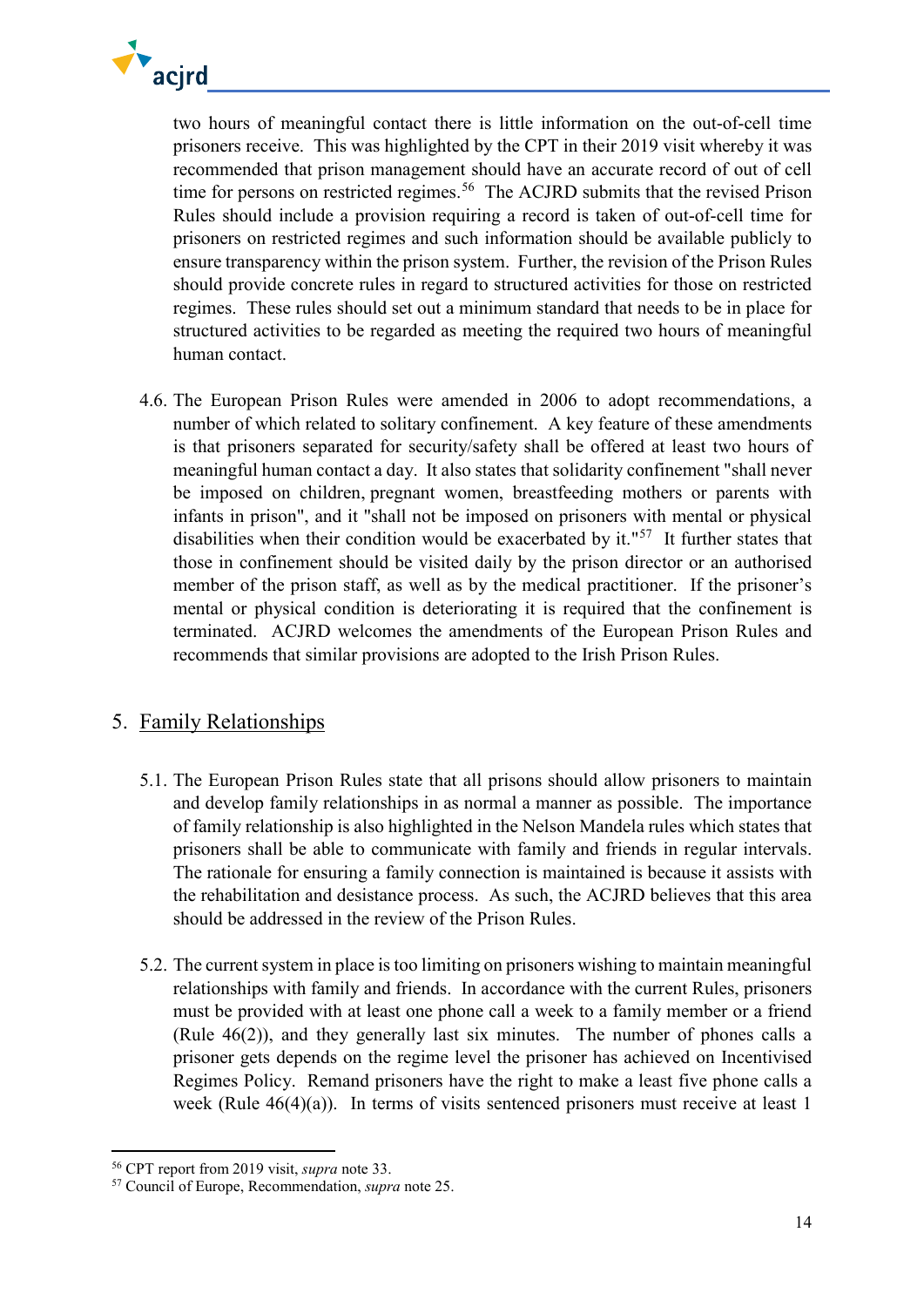

visit per week for a period of 30 minutes. The maximum of the visits is to be decided by the Governor. Remand prisoners must receive a minimum of three visits for a period of 15 minutes with the maximum number of visits per week being six.

- 5.3. It was noted by the Committee that a prisoner in Mountjoy Prison spoke about how prisoners sold their prison slots which indicates the scarcity of visiting slots.<sup>[58](#page-14-0)</sup> This issue is arguable partially due the lack of flexibility in visiting hours for the prisons. At the moment, no prison in Ireland offers evening visiting hours and there are limited weekend options. The visiting hours fail to take into account work commitments for family and friends and school hours for the children of prisoners. As such when examining the current prison system and the rights of prisoners there should be a discussion on increasing the options in regard to visiting hours and the length of the visit itself.
- 5.4. The number of calls and / or visits a prisoner receives is often at the discretion of the Governor or based on the regime level of the prisoner. However, the current rules do not outline specific circumstances where the Governor may take reduce calls or visits. This leaves a wide margin of discretion to the Governor and can result in unfair and varied practice across Irish Prison. The ACJRD submits that it needs to be explicitly stated in the Rules when the Governor can vary prison visits and calls. Further, while the Incentive Regime Policy outlines that prison visits and calls can be varied dependent on the prisoner regime level, it fails to account for the exact number of calls or visits prisoners may receive at each level.<sup>[59](#page-14-1)</sup> The ACJRD believes this should be set out explicitly to provide prisoners with greater knowledge of the exact number of calls available at each level. This would act as an additional incentive as prisoners would know the benefits and disadvantages of all their actions.
- 5.5. The revision of the Prison Rules should take into consideration the overall experience family and friends have when visiting a prisoner. This includes prior searches conducted and the visiting conditions themselves. If visitors have a negative experience, they will be less inclined to return which can have a negative impact on prisoners.
- 5.6. Research from 2019, reported that visitors had negative experiences when visiting the prisons. This included unsympathetic or abusive treatment from prison officers and intrusive personal searches.<sup>[60](#page-14-2)</sup> Similar concerns were raised in Mountjoy Prison where family members have reported that they have had negative experiences while visiting the prison.<sup>[61](#page-14-3)</sup> In the European Prison Rules, it is stated that searches of children must be in a child friendly manner and intrusive searches on children is prohibited. The ACJRD submits that the updated Prison Rules should include additional guidance on searches of visitors of family members and should have regard to ensuring bodily integrity and dignity of all visitors is upheld. Further, it should look to eliminate any

**.** 

<span id="page-14-0"></span><sup>58</sup> Prison Visiting Committees, *Mountjoy Prison Visiting Committee Annual Report 2019*[,](http://www.justice.ie/en/JELR/Mountjoy%20Prison%20Visiting%20Committee%20Annual%20Report%202019.pdf/Files/Mountjoy%20Prison%20Visiting%20Committee%20Annual%20Report%202019.pdf) (2020). 59 Irish Prison Service, *Incentivised Regime Policy*, (February 2012).

<span id="page-14-2"></span><span id="page-14-1"></span><sup>60</sup> O'Dwyer, K., Kelliher, S. and Bowes, J., "Prisoners Returning Home: Prisoners and Family Reintegration Dublin: Childhood Development Initiative", (2019).

<span id="page-14-3"></span><sup>61</sup> Prison Visiting Committees, *[Mountjoy Prison Visiting Committee Annual Report 2019](http://www.justice.ie/en/JELR/Mountjoy%20Prison%20Visiting%20Committee%20Annual%20Report%202019.pdf/Files/Mountjoy%20Prison%20Visiting%20Committee%20Annual%20Report%202019.pdf)*, (2020).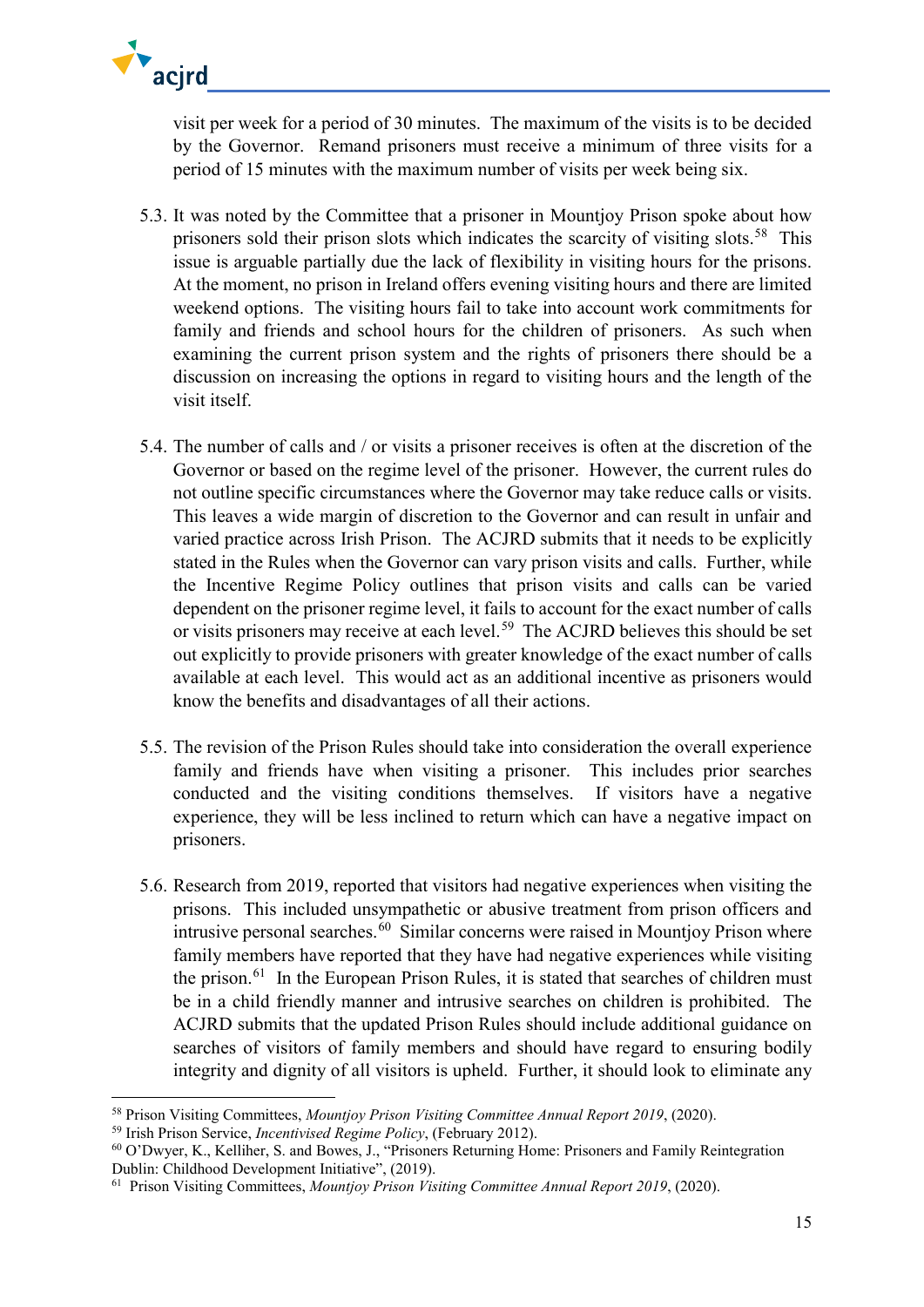

practices that may deter visitors from visiting prisoners. The ACJRD also believes that the new Rules should place obligations on prisons to provide greater privacy and space during visits. There should also be reference to the need for prisons to provide child-friendly areas for visits.

5.7. An issue often raised by prisoners is that reducing family visits or calls is often used as a punishment.<sup>[62](#page-15-1)</sup> This is prohibited practice under both Nelson Mandela Prison Rules and under the European Prison Rules.<sup>[63](#page-15-2)</sup> This practice should be moved away from, and alternative forms of punishment should be used. The ACJRD believe the new Prison Rules should reflect a move away from restricting family visits or calls as a form of punishment.

## <span id="page-15-0"></span>6. Language of the New Rules

- 6.1. The ACJRD submits that the current language of the Rules leave room for ambiguity and that moving forward the language needs to be more definitive to ensure the rights of prisoner are safeguarded. This means that the language of the rules themselves should not leave room for interpretation when outlining the entitlements for prisoners.
- 6.2. In the current Irish Prison Rules, there are a number of minimum standards<sup>[64](#page-15-3)</sup> set in regard to conditions of imprisonment which can have detrimental impact on prisoners. Minimum standards in such rules should not be regarded as a target but rather there needs to be a greater emphasis on the need to exceed these standards. As such, the revised rules need to outline the importance of exceeding these standards and should consider increasing these standards to allow for greater respect of the basic rights of prisoners in Ireland.
- 6.3. Additionally, a number of rules relating to the basic entitlements of prisoners are subject to available resources<sup>[65](#page-15-4)</sup> and/ or the discretion of the Governor.<sup>66</sup> These rules need to be addressed in the review as the entitlements of the prisoners should not be limited due to external factors. The Rule need to state that prisoner *must* have access to services, education, visits, healthcare, etc and none of these rights should have a limiting provision. Further, there needs to be specific guidelines setting out when the Governor may alter the conditions of imprisonment. In the current Rules, the rationale provided for such changes is for the maintenance of good order and safe and secure custody.[67](#page-15-6) However, this provides insufficient clarity as to when conditions can be modified and as such the ACJRD would recommend that explicit guidelines be set out in the revised rules on this matter.

<sup>62</sup> Ibid.

<span id="page-15-2"></span><span id="page-15-1"></span><sup>&</sup>lt;sup>63</sup> United Nations, Standard Minimum Rules for the Treatment of Prisoners (The Nelson Mandela Rules) Rule 43(3); European Prison Rules 60.4.

<span id="page-15-3"></span><sup>64</sup> Prison Rules 2007 Rule 25, Rule 27(3), Article 32(1), Rule 35, Rule 46, Rule 110(7).

<span id="page-15-4"></span><sup>65</sup> Prison Rule 2007, Rule 13(3), Rule 21(3), Rule 23(2), Rule 24(1), Rule 24(3), Rule 32(1) Rule 34(1), Rule 48(1), Rule 49(1), Rule 67(12), Rule 69(1), Rule 71(1), Rule 72(3).

<span id="page-15-5"></span><sup>66</sup> Irish Prison Rule 2007, Rule 21(1), Rule 27(1), Rule 34(11), Rule 38(2).

<span id="page-15-6"></span> $67$  Irish Prison Rules 2007, Rule 21(1), Rule 23(2), Rule 34(1), Rule 36(9), Rule 48(1), Rule 49(1).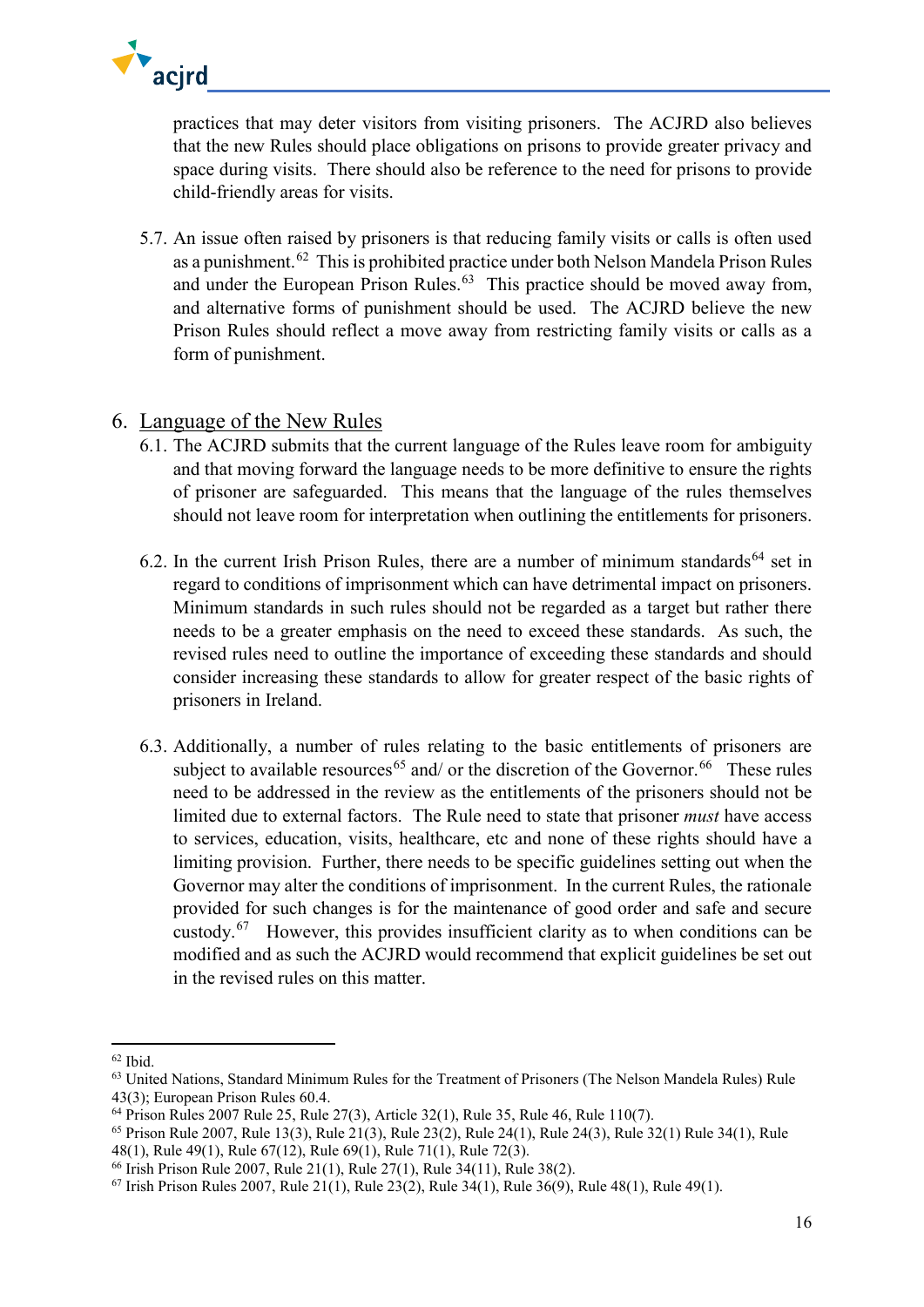

## <span id="page-16-0"></span>7. Accountability in Irish Prisons

7.1. To ensure the safety of all prisoners it is essential the penal system is fair and transparent. For accountability to be achieved there needs to a robust mechanism for oversight and an effective complaint procedure.

## <span id="page-16-1"></span>*7.2. Inspections*

- 7.2.1. Domestically, inspections are carried out on Irish prisons by the Office of the Inspector of Prisons and Prison Visiting Committee. However, concerns arise in relation to the ability of both of these organisations to inspect prisons effectively due to resource issues. There are significant delays in relation to both organisations publishing reports from their inspections. In 2021, there was an increase in inspection reports by the Inspector of Prisons, with reports being published on the COVID 19 conditions in Mountjoy Men's Prison, Cloverhill Prison, Wheatfield Prison and Limerick Prison. However, prior to this there was a delay of a number of years in Inspector of Prisons Reports. The last inspection report for Loughan House is dated as 2014, while in Dochas Centre and Arbour Hill Prison the last inspection reports were 2013 and 2011. Similarly, the Visiting Committee's last annual report is dated 2019. The lack of consistency on inspection reports raises questions of transparency and fairness within the penal system. The ACJRD submits that the new Prison Rules should encompass obligation for regular and public reports on prison inspections. These reports should cover all aspects of the penal system from conditions of imprisonment, complaints, prison infrastructure, restricted regimes, prison visitors, etc.
- 7.2.2. Ireland ratified the Optional Protocol to the Convention Against Torture (OPCAT) on 2nd October 2007 but has yet to ratify this instrument. The Office of the Inspector of Prisons<sup>[68](#page-16-2)</sup> published a three-year strategic plan which has included taking steps to ratify the OPCAT. The OPACT requires State Parties to establish a National Preventive Mechanism (NPM). According to OPCAT Article 3, State Parties should set up, designate or maintain at domestic level one or several visiting bodies for the prevention of torture and other cruel, inhuman or degrading treatment or punishment.<sup>[69](#page-16-3)</sup> This body would act as an additional body which will monitor Irish prisons. A NPM enjoys both operational and functional independence which means it would not be subject to orders of a state authority.<sup>[70](#page-16-4)</sup> A NPM would then have the power to visit any place in the jurisdiction where a person is deprived of their liberty.<sup>[71](#page-16-5)</sup> They would have the power to make recommendations on places that deprive a person liberty with the idea of making improvements. Reports made by a NPM should be widely disseminated. The revision of the Prison Rules should include provisions which would allow for the

**.** 

<span id="page-16-2"></span><sup>68</sup> Office of the Inspector of Prisons, *Strategic Plan 2020-2023*, (2020).

<span id="page-16-3"></span><sup>69</sup> Optional Protocol To The Convention Against Torture.

<span id="page-16-4"></span><sup>70</sup> Professor Rachel, Murray Dr Elina Steinerte, Irish Human Rights and Equality Commission, *Ireland and the Optional Protocol to the UN Convention against Torture*, (2017).

<span id="page-16-5"></span><sup>&</sup>lt;sup>71</sup> Optional Protocol To The Convention Against Torture.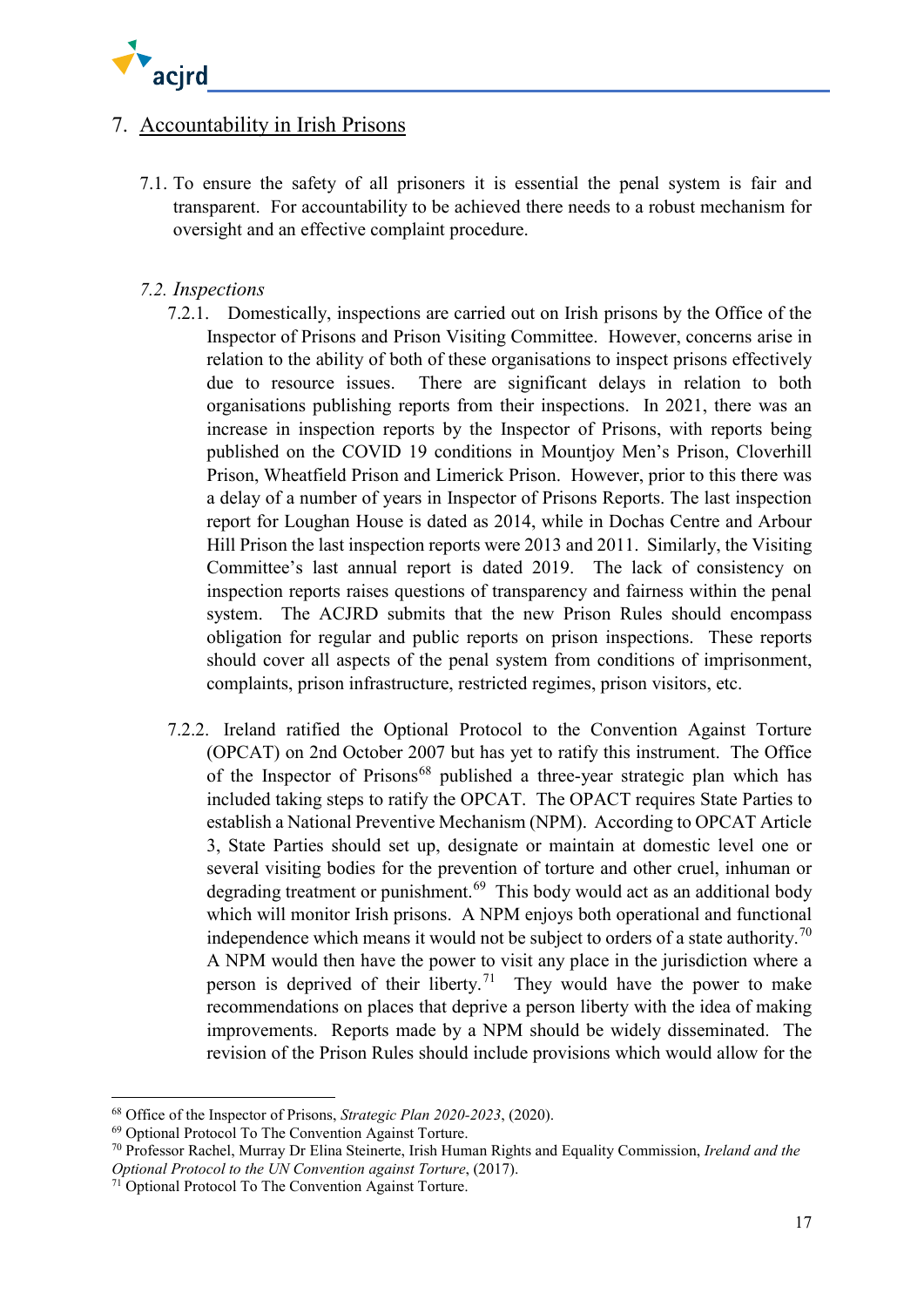

establishment of a NPM in Ireland. The new Prison Rules should also include provisions allows for the ratification of the OPCAT.

## <span id="page-17-0"></span>*7.3. Independent and External Complaint Mechanism*

- 7.3.1. Prisoners are often vulnerable to human rights violation, making it crucial that there is an effective and robust complaint mechanism in place. Prisoners' complaints are currently handled internally through the Governor. Prisoners can make complaints to the Governor (Rule 55), or they can request for the Governor to arrange for them to meet with the Visiting Committee (Rule 56) or with an officer of the Minister (Rule 57). There have been improvements with the internal complaints system within the prisons due to the establishment of a new Complaint Unit and the training of staff members.<sup>[72](#page-17-1)</sup> However, further improvements need to be made to the complaints system in Irish Prisons.
- 7.3.2. The Prison Rule (Amendments) 2013 has added provisions which require the Governor to notify the Inspector of Prisons of the complaint. The function of the Inspector of Prisons is not to investigate individual complaints, but rather the circumstances relating to a complaint. There has however been low compliance with this system, as demonstrated in the table on the following page.

| Rule 57B Prison Rules 2007-2017            | % Compliance 2020 | % Compliance   | % Compliance  |
|--------------------------------------------|-------------------|----------------|---------------|
|                                            |                   | 2019           | 2018          |
|                                            |                   |                |               |
| Governor notification to Inspector of      | 73 (81.11%)       | 53 (79.10%)    | 65 (82.27%)   |
| Prisons within 7 days of being notified of |                   |                |               |
| the complaint $[57B(4)]$                   |                   |                |               |
| OIP shall be notified of the appointment   | 2(2.22%)          | 20 (29.85%)    | $0(0\%)$      |
| of the investigator $[57B(5)(a)]$          |                   |                |               |
| Complaints deemed by the IPS DG to be      | $N=2$             | $N=1$          | $N = 4$       |
| vexatious, without foundation, or outside  | $2(100\%)$        | 1 (100%)       | 4 (100%)      |
| scope of rule and terminated. Inspector of |                   |                |               |
| prisons is notified of the decision and    |                   |                |               |
| reasons for the decision $[57B(5)(b)]$     |                   |                |               |
| Complaints withdrawn by prisoners and      | $N=9$             | $N=3$          | $N=7$         |
| Director General decides investigation     | (a) $9(100\%)$    | (a) 3(100%)    | (a) $7(100%)$ |
| should be terminated. The OIP is (a)       | (b) $9(100\%)$    | $(b)$ 3 (100%) | (b) 5(71%)    |
| advised and (b) the reasons documented     |                   |                |               |
| [57B(5)(c)]                                |                   |                |               |

Table 2: Requirements of and Compliance of Rule 57B[73](#page-17-2)

<span id="page-17-1"></span><sup>72</sup> Houses of the Oireachtas, Prisoner Complaints Procedures, 30 June 2020.

<span id="page-17-2"></span><sup>73</sup> Office of the Inspector of Prisons, Annual Report, (2020).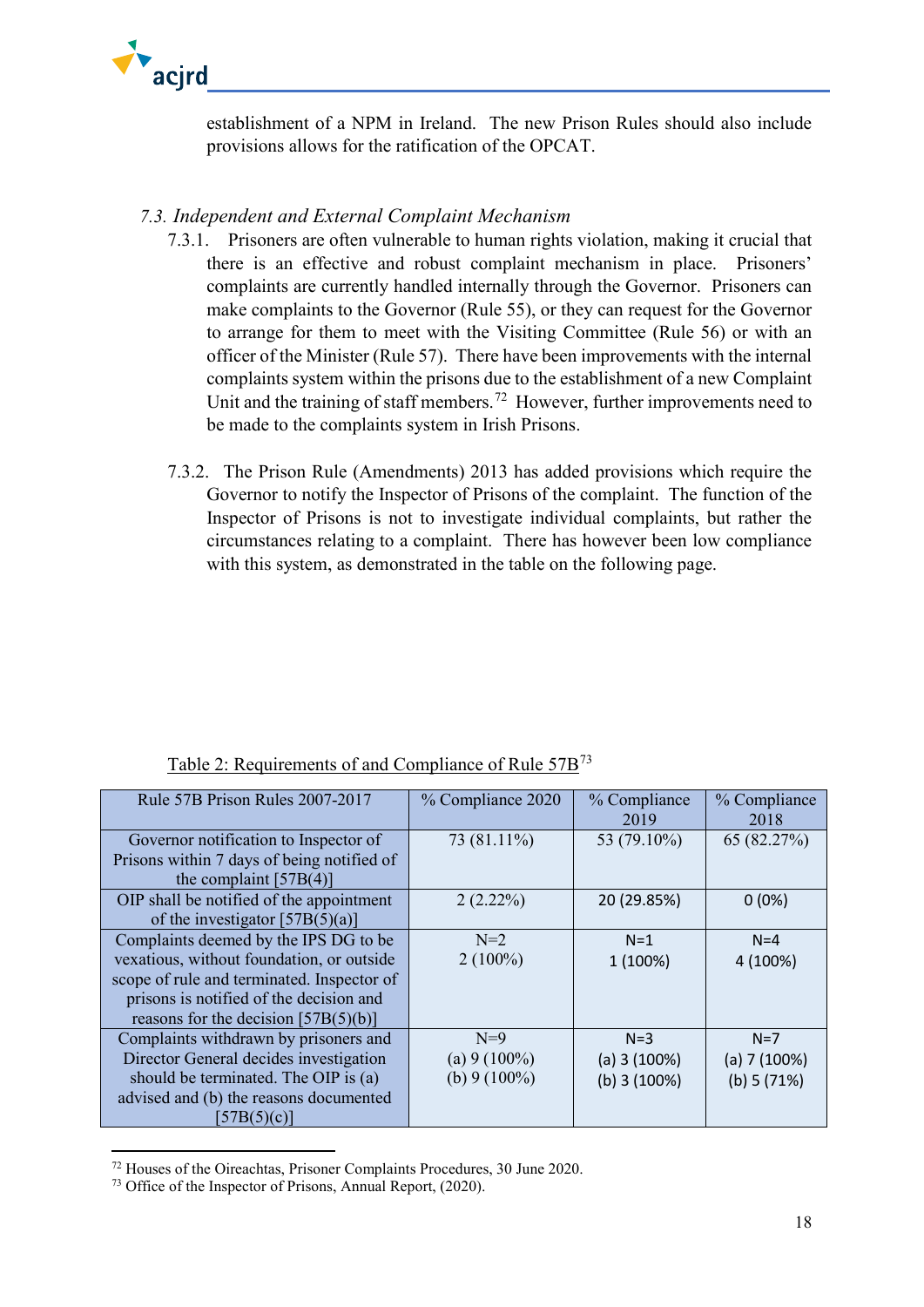

| Complaints that proceeded to               | $77(85.55\%)$ | 65 (97.01%) | 68 (86.07%) |
|--------------------------------------------|---------------|-------------|-------------|
| investigation                              |               |             |             |
| Full investigation reports received by OIP | 25 (32.46%)   | 15 (23.07%) | 22 (32.35%) |
| Investigation reports received within 3    | $2(3.07\%)$   | 1(1.53%)    | $0(0\%)$    |
| months                                     |               |             |             |
| Interim reports submitted to OIP           | 9(12%)        | 2(3.12%)    | $0(0\%)$    |
| Number of investigation reports received   | 2(8%)         | 5(33.33%)   | 2(9.09%)    |
| where the complaint was grounded or        |               |             |             |
| upheld                                     |               |             |             |

7.3.3. The poor compliance with the law in relation to prisoner complaints is concerning and can render the current system as unreliable and inadequate. This would indicate that the current Prison Complaint system is not fit for its purpose. As such the ACRD recommends that the new prison system seeks to address the prison complaint system by establishing a new more effective system. The Inspector recommended that this be the Ombudsman.<sup>[74](#page-18-1)</sup> This recommendation was accepted by the Department of Justice and Equality and the Irish Prison System.<sup>[75](#page-18-2)</sup> While there has been discussion of establishing an Ombudsman for prisons it has been announced that the Ombudsman will not begin managing prisoner complaints until late 2021.<sup>[76](#page-18-3)</sup> The ACJRD submits that the new Prison Rules should include provisions on the Ombudsman. This will ensure its establishment and the Rules should provide details on powers and procedures.

## <span id="page-18-0"></span>8. Recommendation

8.1. The review of the Prison Rules is a welcome step towards improving the Irish penal system. In the above submission the ACJRD has outlined some of the issues in Irish Prisons and has put forward a number of recommendations to address these concerns. These recommendations have been summarised in table below.

| Table 3: List of Recommendations |
|----------------------------------|
|----------------------------------|

**.** 

|                | Conditions of Imprisonment                                                              |
|----------------|-----------------------------------------------------------------------------------------|
|                | The ACJRD recommends that standards and procedures need to be put in place for          |
|                | when a prison has reached or is near full capacity.                                     |
| 2.             | ACJRD submits that there needs to be specific rules on what can be considered           |
|                | suitable accommodation for prisoners and what would not be considered suitable.         |
| $\overline{3}$ | The ACJRD submits that the Rule must be amended to ensure that access to sanitary       |
|                | facilities is not limited. The Rules should also outline what is regarded as reasonable |
|                | access to sanitary facilities.                                                          |
| 4.             | The revised Rule should seek to abolish the practice of slopping out.                   |

<span id="page-18-1"></span><sup>74</sup> Office of the Inspector of Prisons, *Review, Evaluation and Analysis of the Operation of the IPS Prisoner Complaints Procedure*, (2016) p. 50.

<span id="page-18-2"></span><sup>&</sup>lt;sup>75</sup> Department of Justice and Equality (2019), 'Parliamentary Ouestions, PO 148, 30 January 2019'.

<span id="page-18-3"></span><sup>76</sup> Maresa Fagan, "No Prisoner Ombudsman Until Late 2021", *Irish Examiner*, (November 2020).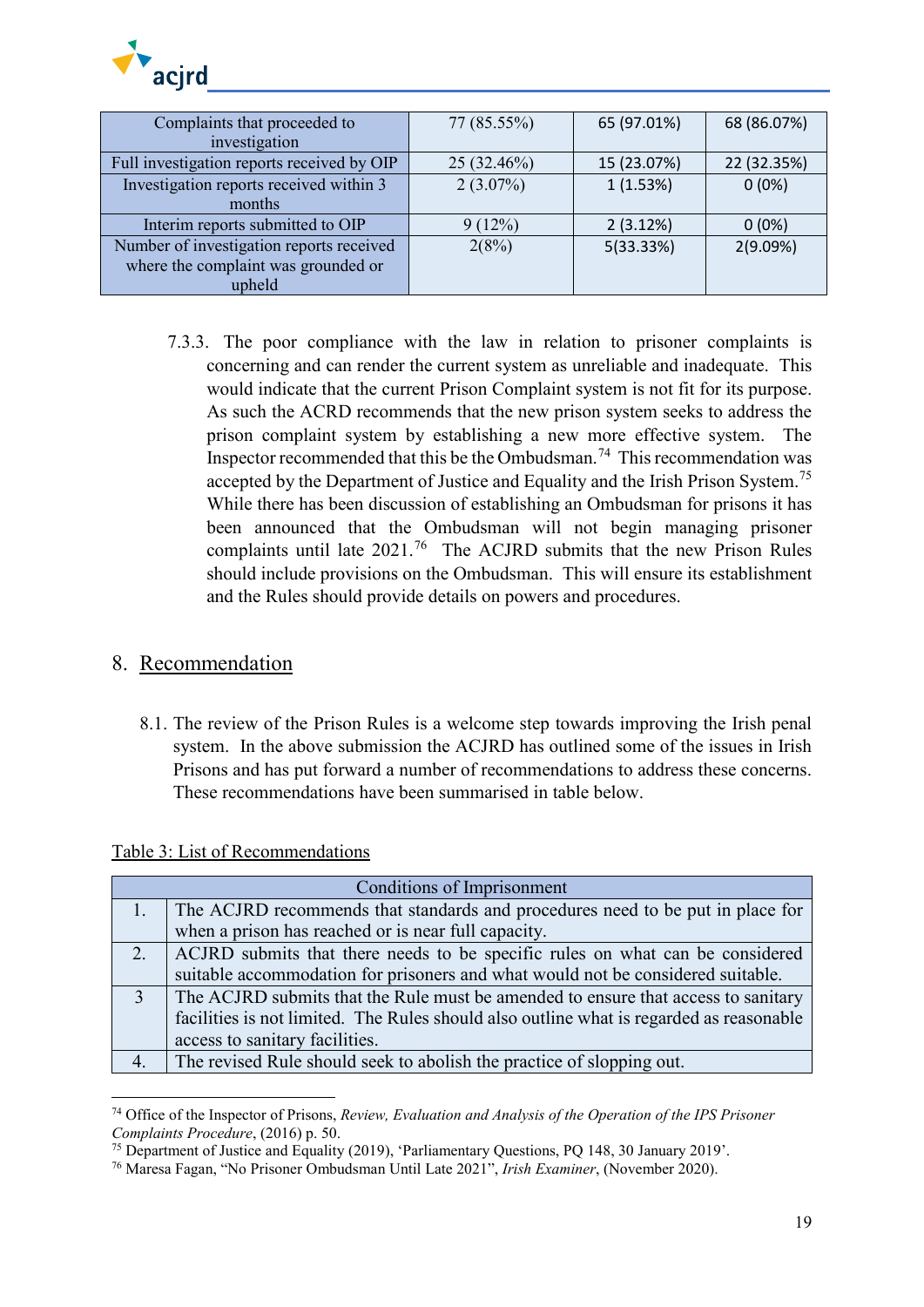

| 5.  | The ACJRD recommends that the Prison Rules should set out a comprehensive list                                                                                          |
|-----|-------------------------------------------------------------------------------------------------------------------------------------------------------------------------|
|     | of services which can be offered within a prison and when services may be restricted.                                                                                   |
| 6.  | The ACJRD submits that the existing rules on freedom of religious expression and                                                                                        |
|     | practice should be broadened to include the facilitation of such practice. The new                                                                                      |
|     | Rules need to set out how the prison will facilitate the freedom of religious expression                                                                                |
|     | across all religions to ensure the basic spiritual needs of all prisoners are met.                                                                                      |
| 7.  | The ACJRD submits that the news Rule must expand upon the education services in                                                                                         |
|     | the prisons and include provisions which will ensure prisoners are provided with the                                                                                    |
|     | relevant resources.                                                                                                                                                     |
| 8.  | The ACJRD submits that the Council of Europe guidelines on staffing should be                                                                                           |
|     | incorporated into the new Prison Rules. Further, there needs to be specific rules on                                                                                    |
|     | staff training, continuous professional development, diversity in recruitment, support                                                                                  |
|     | and accountability.                                                                                                                                                     |
| 9.  | The ACJRD submits that the provisions in the UN Bangkok Rules should be                                                                                                 |
|     | incorporated into the new Prison Rules. The new Prison Rules should also include                                                                                        |
|     | provisions on an open prison for women<br><b>Healthcare Provisions</b>                                                                                                  |
| 10. | The ACJRD urges for steps to be taken to place prison healthcare under the Minister                                                                                     |
|     | for Health and for the revised Rules to explicitly state obligations of the Minister for                                                                                |
|     | Health in regard to prison healthcare. The revised Rules must provide principles                                                                                        |
|     | outlining how cooperation between prison healthcare and national healthcare should                                                                                      |
|     | operate in order to move away from the current disjointed practice.                                                                                                     |
| 11. | The ACJRD believes that Rule 103 should be amended. The ACJRD recommends                                                                                                |
|     | that for greater transparency and to ensure the healthcare of all prisoners is met this                                                                                 |
|     | provision should be amended to provide guiding principles on when refusal can occur                                                                                     |
|     | as well as review procedure which will allow the recommendation to be revisited at                                                                                      |
|     | a later stage.                                                                                                                                                          |
| 12. | The ACJRD puts forward that the revised Prison Rules should have specific                                                                                               |
|     | provisions on the need for structured activities for prisoners suffering with their                                                                                     |
|     | mental health.                                                                                                                                                          |
| 13. | ACJRD proposes that required staffing levels for psychiatric units should be included                                                                                   |
|     | in the revised Prison Rules.                                                                                                                                            |
|     |                                                                                                                                                                         |
| 14. | The review of the Prison Rules should consider including provisions for procedures                                                                                      |
|     | to follow when there is a shortage of beds in mental health facilities.                                                                                                 |
| 15. | The revised Rules should include provisions on how the Irish Prison Service and An                                                                                      |
|     | Garda Síochána could divert prisoners to mental health facilities and how they would                                                                                    |
|     | engage with mental health facilities.                                                                                                                                   |
| 16. | <b>Restricted Prisoner Regime</b>                                                                                                                                       |
|     | ACJRD submits that the revised Prison Rules should include a provision requiring a<br>record to be taken of out-of-cell time of prisoners on restricted regime and such |
|     |                                                                                                                                                                         |
|     | information should be available publicly to ensure transparency within the prison<br>system.                                                                            |
| 17. | The revision of the Prison Rules should provide concrete rules in regard to structured                                                                                  |
|     | activities for those on restricted regimes. These rules should set out a minimum                                                                                        |
|     | standard that needs to be in place for structured activities to be regarded as meeting                                                                                  |
|     | the required two hours of meaningful human contact.                                                                                                                     |
|     |                                                                                                                                                                         |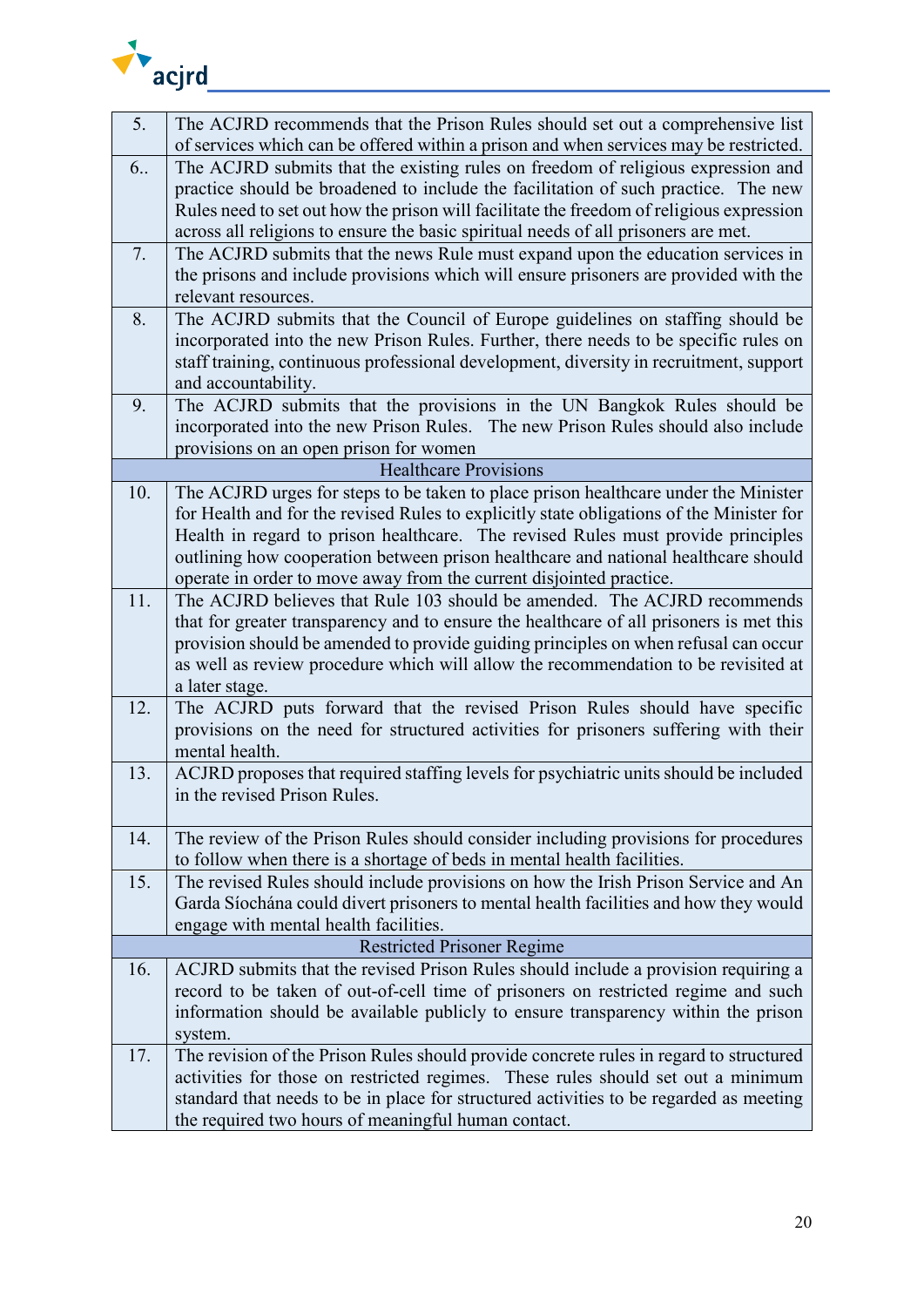

| 18. | The ACJRD welcomes the amendments of the European Prison Rules relating to             |
|-----|----------------------------------------------------------------------------------------|
|     | restricted regimes and recommends for similar provisions to be adopted to the Irish    |
|     | Prison Rules.                                                                          |
|     | <b>Family Relationships</b>                                                            |
| 19. | The ACJRD submits that the new Rules need to explicitly state when the Governor        |
|     | can vary prison visits and calls.                                                      |
| 20. | The ACJRD believes that the Rules should set out explicitly the number of calls or     |
|     | visits available to prisoners on each level as part of the Incentive Regime Policy.    |
| 21. | The ACJRD submits that the updated Prison Rules should include additional              |
|     | guidance on searches on visitors to prisons. These Rules should have regard to         |
|     | upholding the bodily integrity and dignity of all visitors. Further, it should look to |
|     | eliminate any practices they may deter visitors from visiting prisoners.               |
| 22. | The ACJRD also believes that the new Rules should place obligations on prisons to      |
|     | provide greater privacy and space during visits. There should also be reference to the |
|     | need to provide child-friendly areas in prisons for visits.                            |
| 23. | The ACJRD believes the new Prison Rules should reflect a move away from                |
|     | restricting family visits or calls as a form of punishment.                            |
|     |                                                                                        |
|     | The Language of the new Prison Rules                                                   |
| 24. | The ACJRD submits that the current language of the Rules leave room for                |
|     | ambiguity and that moving forward the language needs to be more definitive to          |
|     | ensure the rights of prisoner are safeguarded.                                         |
| 25. | The ACJRD submits that the new Rules must outline the importance of exceeding          |
|     | standards set out in the Act relating to conditions of imprisonment. Consideration     |
|     | should also be given to increasing some of these standards.                            |
| 26. | The ACJRD submits that the new Rules should ensure that prisoners' rights are not      |
|     | limited by external factors such as limited resources or logistics.                    |
| 27. | The ACJRD believes that there needs to be specific guidelines setting out when the     |
|     | Governor may alter the conditions of imprisonment.                                     |
|     | Accountability in Irish Prisons                                                        |
| 28. | The ACJRD submits that the new Prison Rules should encompass obligation for            |
|     | regular and public reports on prison inspections. These reports should cover all       |
|     | aspects of the penal system from conditions of imprisonment, complaints, prison        |
|     | infrastructure, restricted regimes, prison visitors, etc.                              |
| 22. | The revision of the Prison Rules should include provisions which would allow for the   |
|     | establishment of a NPM in Ireland. The new Prison Rules should also include            |
|     | provisions for the ratification of the OPCAT.                                          |
| 23. | The ACJRD recommends that the new prison system seeks to address the prison            |
|     | complaint system by establishing a new more effective system.                          |
| 24. | The ACJRD submits that the new Prison Rules should include provisions on the           |
|     | Ombudsman. This will ensure its establishment and the Rules should provide details     |
|     | on powers and procedures.                                                              |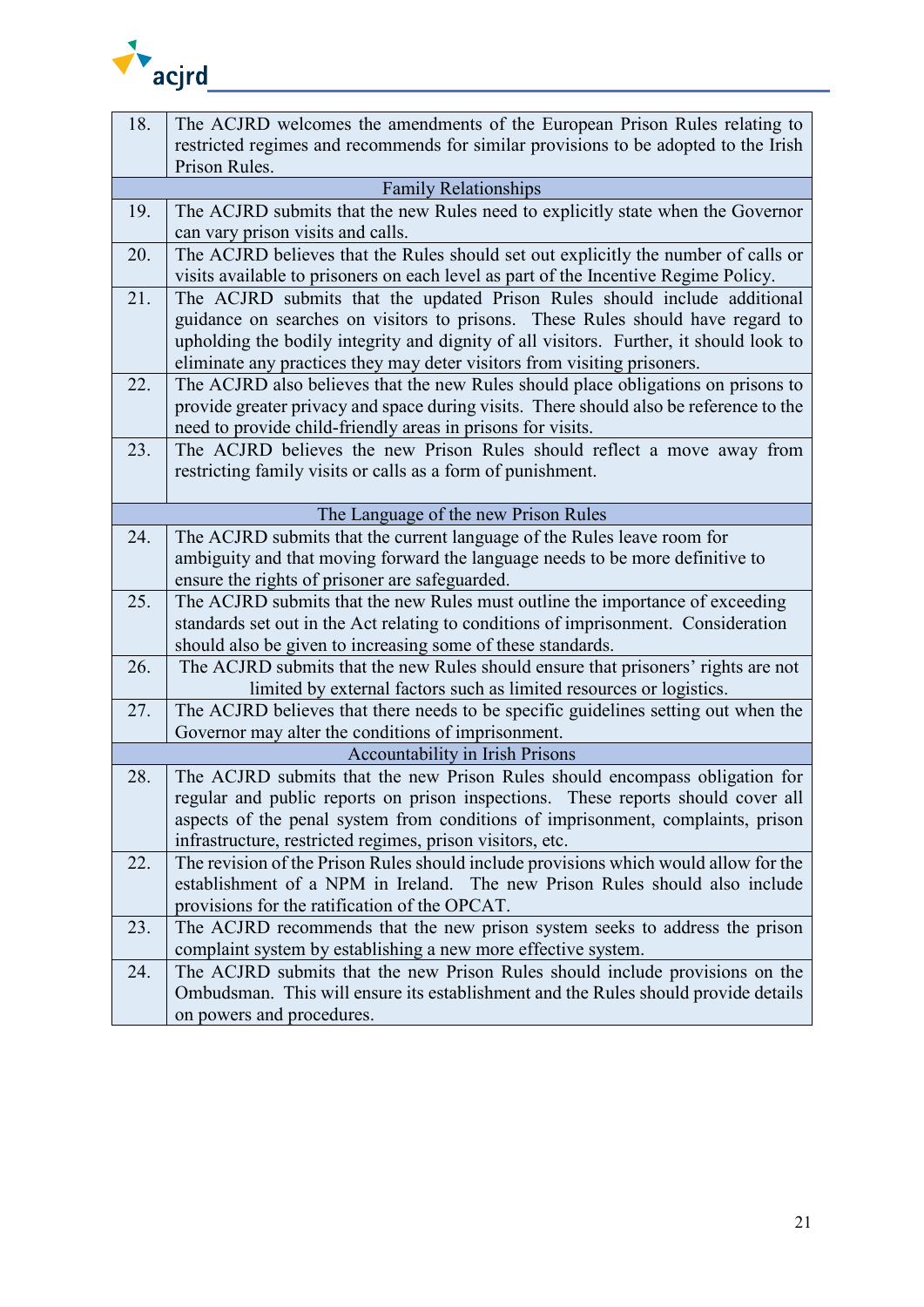

## <span id="page-21-0"></span>9. Bibliography

## *Texts and Articles*

- Charles O'Mahony*, "Responding to defendants and offenders with the Mental Health Problems in Ireland: The Need for Reform", (2017) Irish Criminal Law Journal.*
- Committee for the Prevention of Torture and Inhuman or Degrading Treatment or Punishment*, Report to the Government of Ireland on the visit to Ireland carried out by the European Committee for the Prevention of Torture and Inhuman or Degrading Treatment or Punishment from 16 to 26 September 2014, (2015).*
- Council of Europe*, Commentary to Recommendation REC(2006)2 of the Committee of Ministers to member states on the European Prison Rules, (2018).*
- Council of Europe, *White Paper On Prison Overcrowding*, (2016)
- Curtin, K., Monks, S., Wright, B., Duffy, D., Linehan, S., & Kennedy, H., *"Psychiatric morbidity in male remanded and sentenced committals to Irish prisons", (2019) Irish Journal of Psychological Medicine, 26(4), 169-173.*
- Department of Health and the International Centre for Prison Studies*, Prison Health and Public Health: The integration of Prison Health Services Report from a conference, (April 2004).*
- Department of Justice and Equality *(2019), 'Parliamentary Questions, PQ 148, 30 January 2019'*
- Department of Justice, *Reports of the Commission of Investigation into the death of Gary Douch*, Volume 2, Final Report.
- Department of Justice and Equality, *Arbour Hill Visiting Committee Annual Reports*, (2019).
- Department of Justice and Equality*, Castlerea Prison Visiting Committee Annual Reports, (2019).*
- Department of Justice and Equality*, Midlands Prison Visiting Committee Annual Reports, (2019).*
- Department of Justice and Equality*, Mountjoy Prison Visiting Committee Annual Reports, (2019).*
- European Committee for the Prevention of Torture and Inhuman or Degrading Treatment or Punishment*, Living space per prisoner in prison establishments: CPT standards, (15 December 2015).*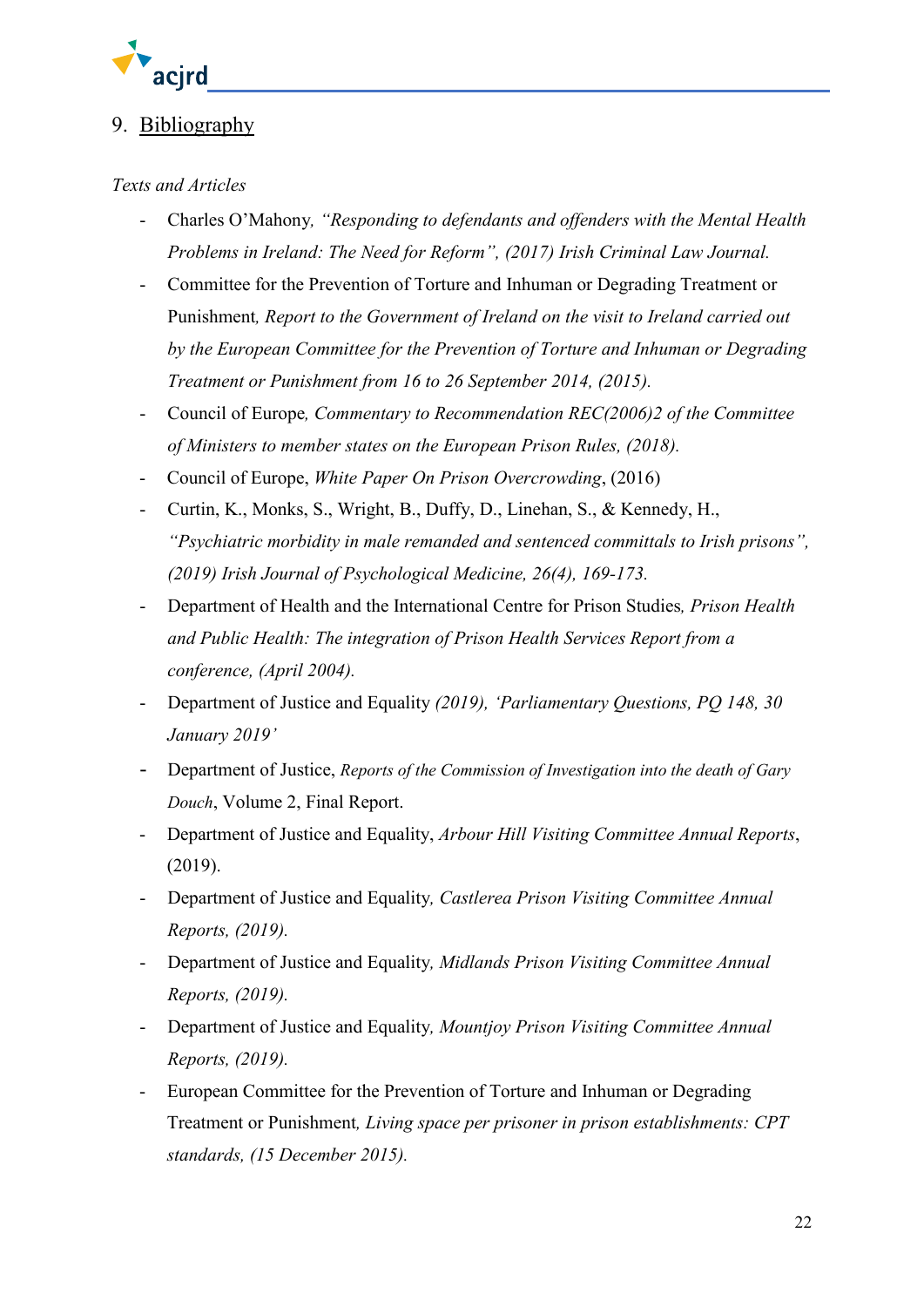

- European Committee for the Prevention of Torture and Inhuman or Degrading Treatment or Punishment*, Report to the Government of Ireland on the visit to Ireland carried out by the European Committee for the Prevention of Torture and Inhuman or Degrading Treatment or Punishment from 23 September to 4 October 2019, (2020).*
- Houses of the Oireachtas*, Prisoner Complaints Procedures, 30 June 2020.*
- Irish Penal Reform Trust, *Progress in the Penal System (PIPS) A framework for penal reform, (2019).*
- Irish Penal Reform Trust, *Progress in the Penal System (PIPS) A framework for penal reform, (2018).*
- Irish Penal Reform Trust, *Progress in the Penal System (PIPS) A framework for penal reform, (2017).*
- Irish Penal Reform Trust, *'Behind the Door': Solitary Confinement in the Irish Penal System, (2018).*
- Irish Penal Reform Trust, *Piecing It Together: Supporting Children and Families with a Family Member in Prison in Ireland, (2021).*
- Irish Penal Reform Trust*, Know Your Rights: Your Rights as a Prisoner,* (2021).
- Irish Penal Reform Trust*, Progress in the Penal System: Assessing progress during a pandemic* (2020).
- Irish Prison Rules*, Census Of Restricted Regimes April 2021 – Report, (2021).*
- Irish Prison Service*, 2021 Prison Populations, (2021).*
- Irish Prison Service*, Census Prison Population January 2021 – Cell occupancy – In-Cell Sanitation, (2021).*
- Irish Prison Service*, Incentivised Regime Policy, (February 2012).*
- Irish Prison Services*, Census Of Restricted Regimes April 2021 – Report, (2021).*
- Jane Mulcahy, "Working in Irish Prisons: Perspectives from the Front Lines" (2020) Irish Criminal Law Journal.
- Kildare Street*, Written Answers, Thursday 13 June 2019, Department of Justice and Equality, Prison medical services, (2019).*
- *Maresa Fagan, "No Prisoner Ombudsman Until Late 2021", Irish Examiner, (November 2020).*
- O'Dwyer, K., Kelliher, S. and Bowes, J., *"Prisoners Returning Home: Prisoners and Family Reintegration Dublin: Childhood Development Initiative", (2019).*
- Office of the Inspector of Prisons*, Annual Report, (2020).*
- Office of the Inspector of Prisons*, Annual Report, (2020).*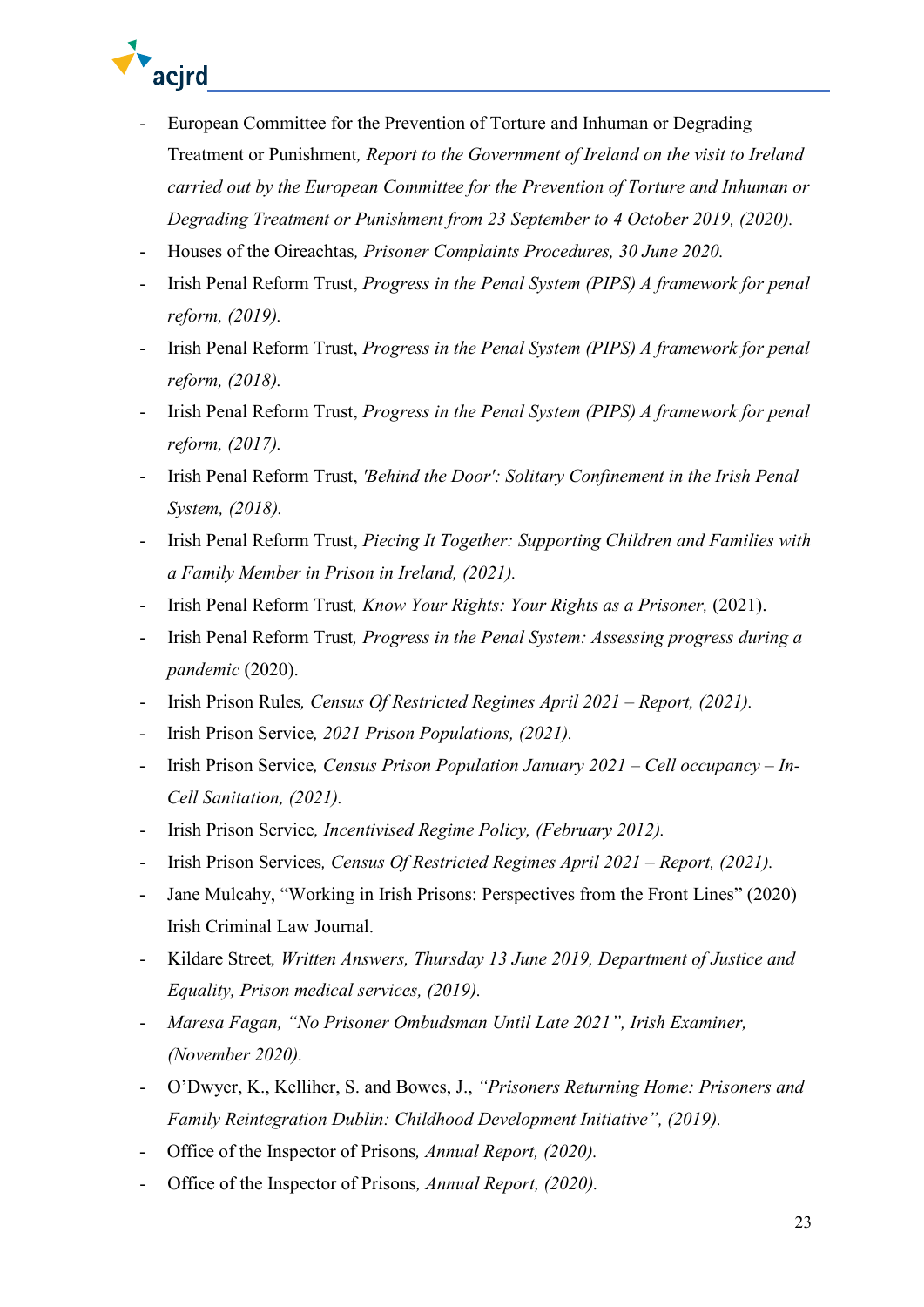

- Office of the Inspector of Prisons*, COVID-19 Thematic Inspection of Mountjoy Men's Prison 1-4 March 2021, (2021).*
- Office of the Inspector of Prisons*, COVID-19 Thematic Inspection of Cloverhill Prison 18-19 March 2021, (2021).*
- Office of the Inspector of Prisons*, COVID-19 Thematic Inspection of Wheatfield Prison 6-7 April 2021, (2021).*
- Office of the Inspector of Prisons*, Healthcare in Irish Prisons, Report by Judge Michael Reilly, (2016).*
- Office of the Inspector of Prisons*, Review, Evaluation and Analysis of the Operation of the IPS Prisoner Complaints Procedure, (2016) p. 50.*
- Office of the Inspector of Prisons, *Investigation Report into The Circumstances Surrounding The Death Of Mr I 2018*, (2020).
- Office of the Inspector of Prisons*, Strategic Plan 2020-2023, (2020).*
- *Prison Visiting Committees, Mountjoy Prison Visiting Committee Annual Report 2019, (2020).*
- Professor Rachel, Murray Dr Elina Steinerte, Irish Human Rights and Equality Commission*, Ireland and the Optional Protocol to the UN Convention against Torture, (2017).*
- Sharon Shalev*, "Solitary Confinement As a Prison Health Issue" (November 18, 2017).*
- *World Health Organisation, Trencin Statement on Prisons and Mental Health (October 2007) p.5.*
- World Health Organization and International Committee of the Red Cross*, Information Sheet: Mental Health and Prisons (2005).*

## *Cases*

- *Peers v. Greece* App No. 28524/95 (ECHR 19 April 2001).

## *Legislation*

- European Prison Rules
- Irish Prison Rules 2007
- Optional Protocol To The Convention Against Torture.